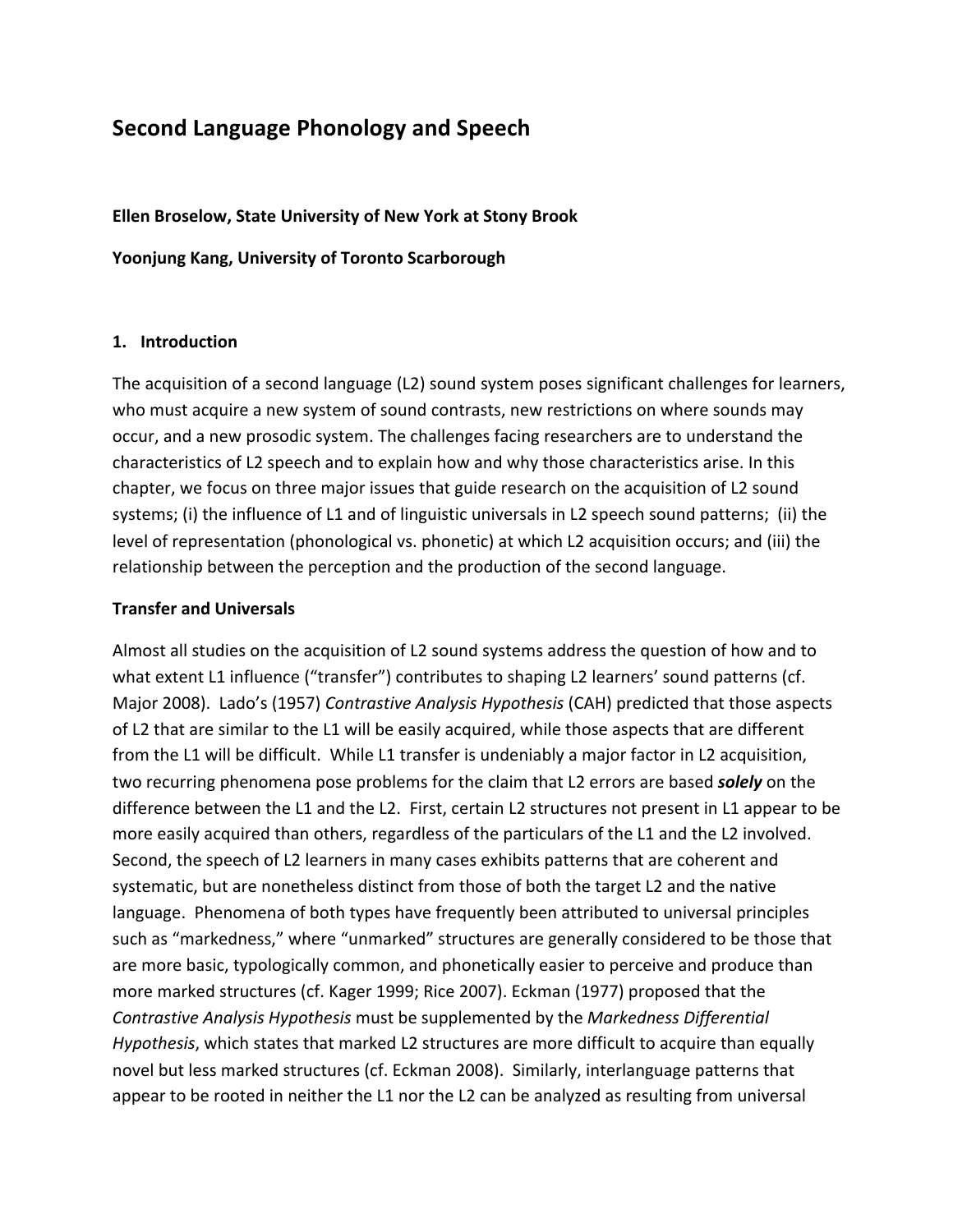preferences for unmarked structures or patterns.

Markedness has been encoded in theories of grammar (the implicit knowledge that makes it possible to hear and understand a language) in various ways. In a theory that views a grammar as a set of parameters with different possible settings (for example, a parameter allowing consonant clusters in syllable onsets, which may be set either on or off), the preference for less marked structures can be viewed as encoded as default parameter settings (e.g., Hayes 1995). More recently, within the framework of Optimality Theory (OT; Prince and Smolensky 2004), markedness is encoded in the form of universal constraints that favor less marked structures. These constraints are assumed to be present in the grammars of all languages, but may be rendered inactive by more highly ranked constraints; for example, a constraint banning consonant clusters in onsets may be outranked by a constraint demanding that lexical forms be realized faithfully. Exposure to L2 data may trigger resetting of parameters (e.g., Archibald 1993, 1994, 1995) or rerankings of constraints that may allow formerly dormant markedness constraints to become active (e.g., Hancin-Bhatt 2000, 2008; Broselow 2004; Eckman 2004).

As the cases discussed in this chapter illustrate, teasing apart L1 transfer effects from the effects of universal tendencies is not trivial. Complicating this issue is the fact that a number of researchers have argued that similarity to preexisting L1 structure may actually have a negative effect on the accurate perception and ultimate attainment of some aspects of L2 structure, particularly the acquisition of new phoneme contrasts. A number of models recognize a tendency for L2 sounds to be interpreted in terms of L1 sounds, giving rise to problems when, for example, two contrasting sounds in the L2 map onto a single L2 category. The tendency to map L2 sounds to similar but not necessarily identical L1 phoneme categories is recognized in the Speech Learning Model (SLM, Flege 1995), where it is termed "equivalence classification"; in the Perceptual Assimilation Model (PAM, Best 1995); and in the Native Language Magnet Theory (Kuhl and Iverson 1995), each of which outlines the ways in which this process may interfere with the accurate acquisition of L2 sounds, though the degree of L1 interference may be modulated by factors such as degree of experience with the L2, age of L2 exposure, speech rate, attention, and language mode in experimental conditions (Flege 1991; Piske et al. 2001; loup 2008; Antoniou et al. 2010, among others). Finally, Major and Kim (1996) propose that while L2 sounds that are dissimilar to L1 sounds are initially difficult, performance on these improves quickly, while performance on L2 sounds that are similar to L1 sounds stays the same or progressively worsens (the Similarity Differential Rate Hypothesis).

## **Phonology vs. Phonetics**

A second major issue in the acquisition of L2 sound systems concerns whether the characteristics of L2 sound patterns are best explained from the perspective of phonology (an internalized system of abstract rules or constraints defining the possible sound patterns of a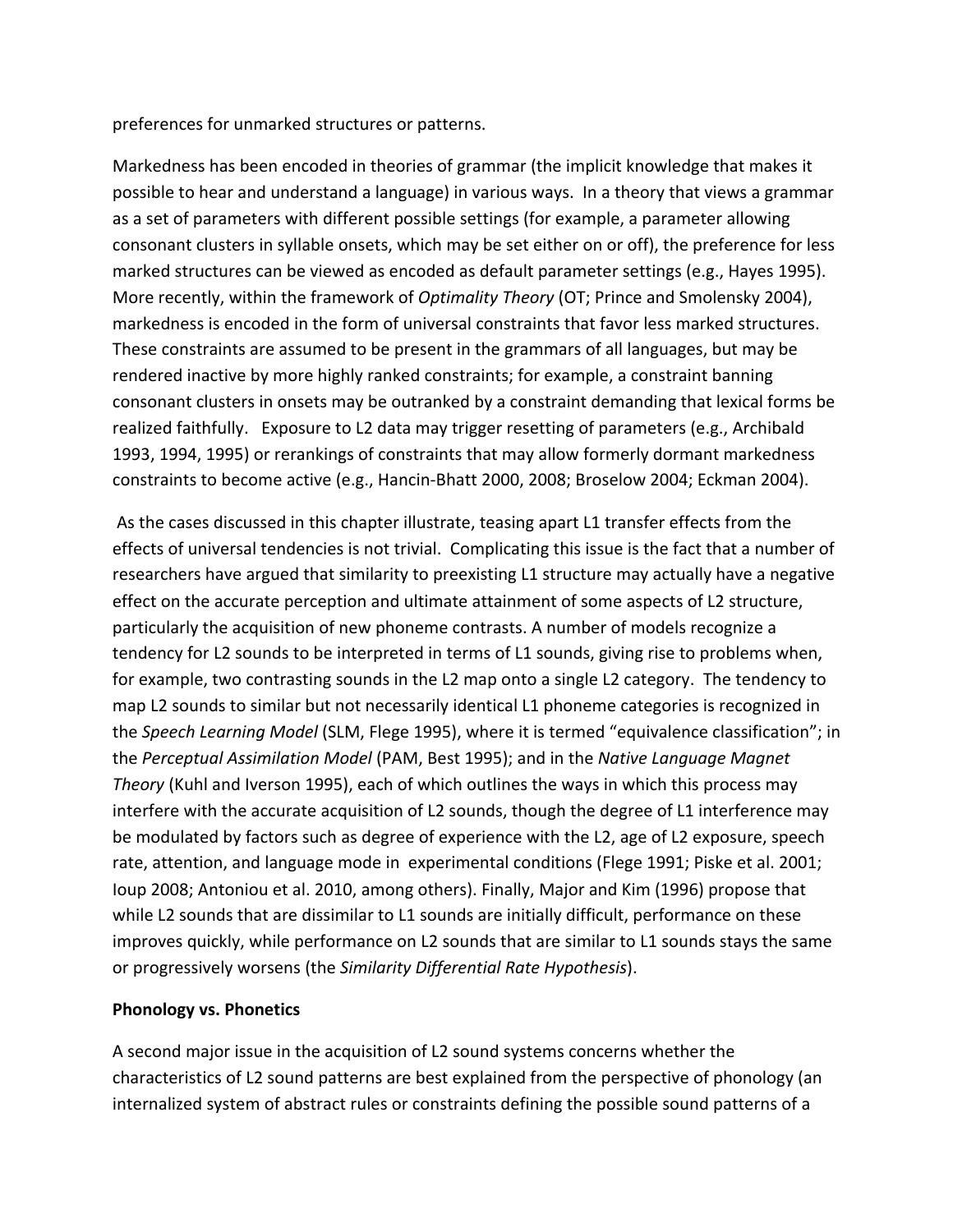language) or of phonetics (the physical implementation of speech sounds in production and the interpretation of fine-grained acoustic cues in perception). Various accounts have assumed that the reason learners fail to produce L2 structures correctly is because their phonological grammar does not sanction them, causing L2 forms to be modified by the L1 grammar. In this approach, L2 acquisition involves moving from the starting point (the L1 grammar) toward an L2-like grammar in response to L2 input, which may trigger (depending on one's model of grammar) resetting of parameters; changes in phonological rules (Young-Scholten 2004, Eckman et al. 2003); or, in Optimality Theory, changes in the ranking of constraints (e.g., Broselow 2004; Escudero and Boersma 2004; Hancin-Bhatt 2008). However, evidence has emerged supporting the position that some if not all the modification of L2 forms may take place not in phonology but rather at the level of phonetics, where speakers may simply fall short in mastering the correct articulation (Colantoni and Steele 2007; Davidson 2010). (The question of whether modification may also reflect misperception is addressed in the next section.)

A related issue concerns the units of representation involved in L2 acquisition (Kang 2008) that is, whether the L2 is perceived and produced in terms of abstract phonological concepts such as phonemes or phonological distinctive features (e.g., Hancin-Bhatt 1994; Weinberger 1997; Brown 2000; Larson-Hall 2004, among others); in terms of surface phonetic features (Brannen 2002; de Jong, Hao, and Park 2009; de Jong, Silbert, and Park 2009); or in terms of more phonetically-based notions such as articulatory gestures (Best and Halle 2010).

Researchers beginning from the perspective of phonology have proposed that the attainability of L2 structures is a function of the availability of corresponding phonological structures in the L1 (Brown 2000; Archibald 2005; Goad and White 2006). Distinctive features (which serve both to distinguish contrasting sounds of the language and to organize sounds into natural classes sharing a particular feature) have been appealed to for explanations of cross-linguistic differences in L2 perception as well as in phoneme substitution. For example, to explain the finding that speakers of Mandarin Chinese were better at discriminating English /I/ and /1/ than speakers of Japanese, though both L1s lack the phonemic contrast of /l/ and /J/, Brown (2000) argued that the difficulty of acquiring a new L2 phoneme contrast depends on whether the L1 employs a phonological feature to encode that contrast. She explained the Chinese speakers' relatively good perception by proposing that the Chinese contrast between alveolar and retroflex fricatives (e.g., /s/ vs. /s/) requires a feature to encode subcoronal place contrasts, which can then be extended to the English contrast. The fact that no subcoronal contrast (and consequently no appropriate feature) exists in Japanese makes this contrast difficult for Japanese speakers. Similarly, Hancin-Bhatt (1994) argued that phonological features can explain the choice of L1 phoneme to replace an illegal L2 sound (for example, why English / $\theta$ / is typically replaced with  $/t/$  by speakers of Turkish but with  $/s/$  by speakers of Japanese, even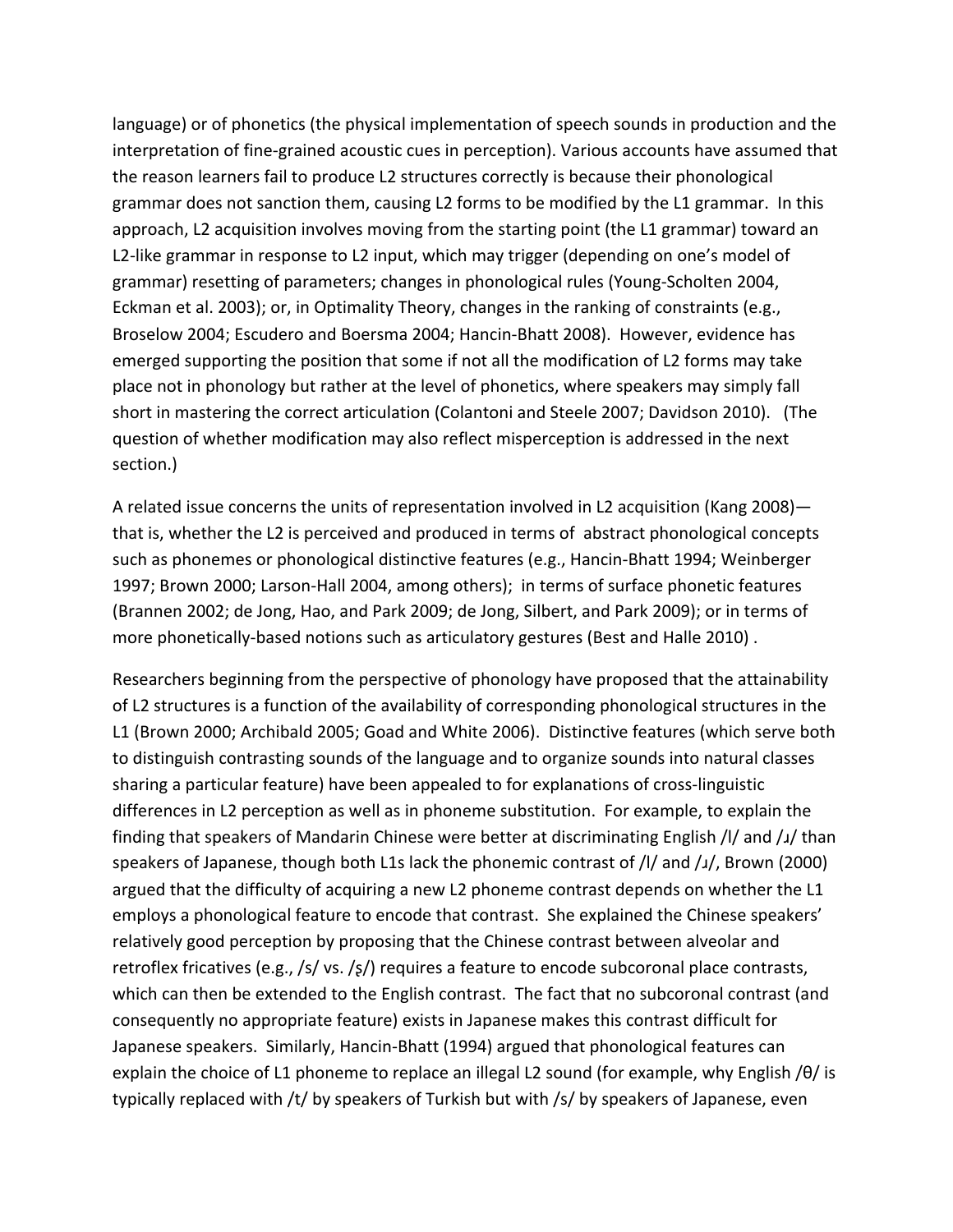though /t/ and /s/ are present in both L1 phoneme inventories). Investigating the differential substitution patterns for English interdental fricatives by speakers of German, Hindi, Japanese, and Turkish, she proposed that the likeliest L1 substitute is one that preserves those features of the L2 sound which carry the highest functional load in the L1 (that is, the features that encode the largest number of contrasts in the L1 phoneme inventory).

However, other studies have suggested that at least some L2 patterns must be described in terms of surface phonetic features rather than contrastive phonological features. According to Brannen (2002), the English interdental fricative /θ/ is replaced by /s/ in European French and by /t/ in Quebec French, although the two dialects have identical phoneme systems and consequently identical phonological feature inventories. The crucial difference between the two dialects therefore rests not in their phonological feature inventories but rather in their articulatory patterns: in European French, the coronal fricative /s/ has a dental place of articulation, while in Quebec French,  $/s/$  is alveolar, a phonetic detail that is not considered to be contrastive in either dialect. Based on these findings, Brannen (2002) argues that L2 substitution may be sensitive to phonetically salient features, regardless of the contrastive status of the features.

Evidence suggesting that both phonological features and the mastery of articulatory routines play a role in L2 acquisition comes from comparing the rate at which contrasts defined by the same phonological feature are acquired. De Jong, Silbert, and Park (2009) and de Jong, Hao, and Park (2009) found that Korean learners' ability to perceive the English stop-fricative contrast both for labial /b-v/ and for coronal /d- $\delta$ / proceeded similarly, suggesting that the learning of one contrast defined by the feature [continuant] generalized to continuant contrasts across all places of articulation. However, this effect in L2 perception was not accompanied by the same effect in the Korean speakers' production of English, where the accuracy of the continuancy contrasts in labial and coronal place did not correlate, presumably because implementation of /b-v/ involves articulatory gestures that differ from those involved in /d- $\delta$ /. There was, however, a correlation between the production accuracy of learners' stop-fricative contrasts in voiced labials /b-v/ and voiceless labials /p-f/, since in this case the gestures for producing the manner contrast are similar across the voiced and voiceless pairs.

Just as abstract features are realized differently in different phonemes, individual phonemes are realized differently in different contexts. Flege (1995) proposed that segmental acquisition takes place on the basis of contextual allophones, at a level more abstract than surface phones but less abstract than phonemes. This view is supported by numerous studies showing that a given L2 segment is not perceived or produced with uniform accuracy across different segmental contexts; rather, the same novel segment is acquired earlier in certain positions (e.g., onset, word-initial, etc.) than in others (e.g., coda, word-final, etc.). Some attribute such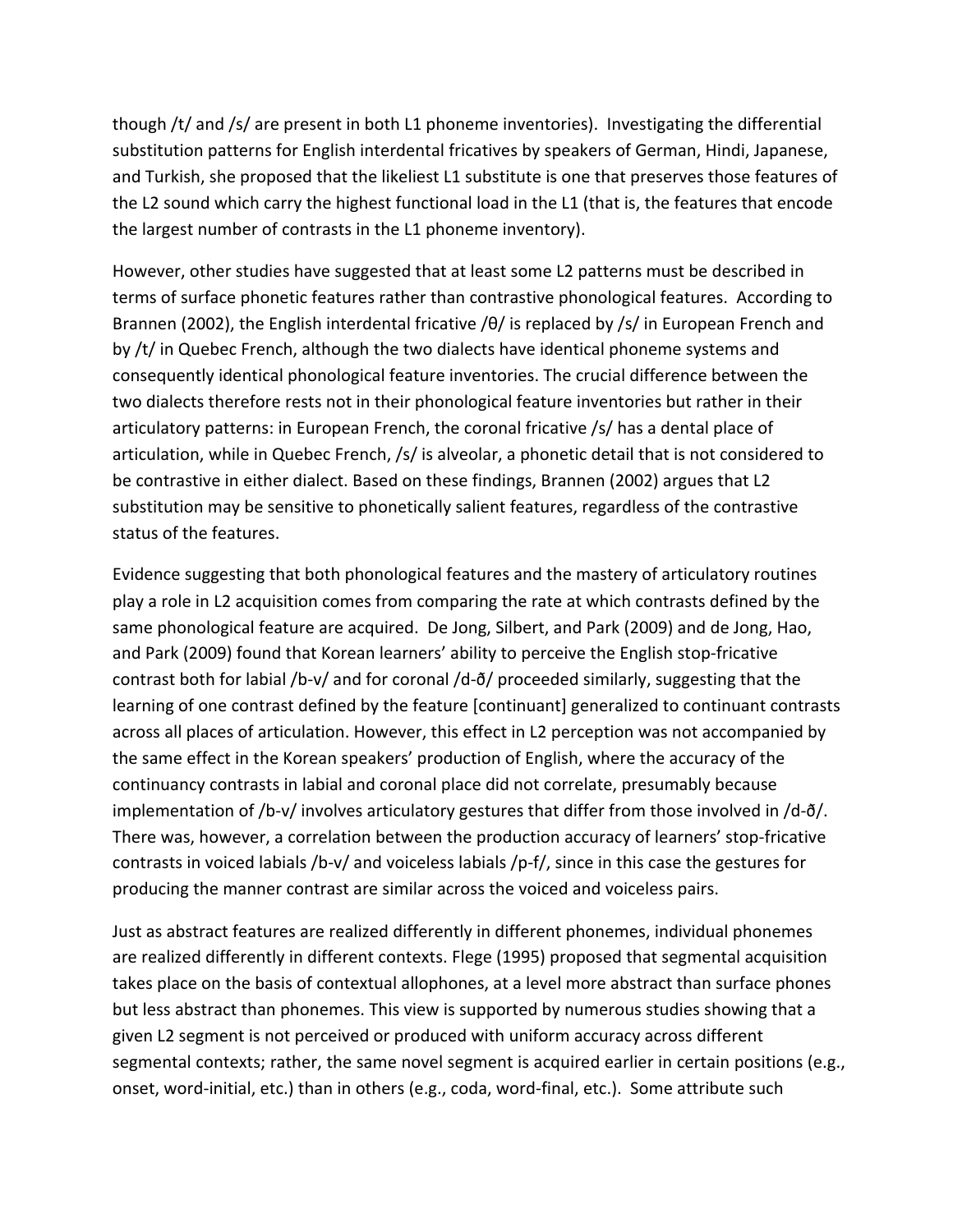positional variation to phonological markedness, while others seek explanations based on perceptual similarity, articulatory ease, and input frequency. For example, Trofimovich et al. (2007) showed that the production of English / $\delta$ / by French speakers was more accurate in some positions (e.g., sentence-initial) than in others, and concluded that the target sound is more easily learned in positions where it was perceived as phonetically distinct from L1 sounds, as well as in positions where it more frequently occurred. Clearly, the problem of separating phonological from phonetic explanations is not trivial (see e.g., Archibald 2009), and a full account of L2 speech will require detailed analysis of both the phonology and the phonetics of the L1 and L2 systems.

## **Perception'and Production**

A third area of longstanding interest in L2 phonological acquisition the extent to which misproduction reflects misperception and the question of whether L2 perception and production develop in tandem. While it is generally assumed that in children's native language acquisition, accurate perception precedes accurate production (cf. Smolensky 1996), many L2 researchers, most notably Flege (1995), have suggested that many of the difficulties in L2 production stem from inaccurate perception of L2 targets. As in so many other areas, the literature provides conflicting evidence. For example, Hayes-Harb and Masuda (2008) found that some English speakers learning Japanese were successful at perceptually discriminating the singleton-geminate consonant contrast in Japanese, but were unable to implement this contrast in production. They suggest that this may not reflect a problem in production *per se*; rather, the English learners were able to notice the presence of novel contrasts as familiar vs. unfamiliar, but had not established an accurate lexical representation of the short-long contrast, which in turn led to failure to produce the contrast. Conversely, Weber and Cutler (2004) and Cutler et al. (2006) suggest that lexical encoding of a contrast does not necessarily lead to auditory discrimination. Using eye-tracking technology to examine the auditory processing of L2 speech, Cutler et al. (2006) found that when Japanese learners of L2 English presented with four different pictures heard English *rock*, they looked at both the picture of a rock and the picture of its minimal pair competitor, a lock. However, the confusion was asymmetrical; when the participants heard *lock*, they converged on the lock picture. This asymmetry suggests that the learners had encoded the  $/$ l/ vs.  $/$  $/$  contrast lexically but could not perceive the contrast in the on-line auditory word identification task.

In addition to cases showing production lagging perception, the L2 literature reveals cases showing the reverse; for example, both Goto (1971) and Sheldon and Strange (1982) found that some Japanese learners of English were more successful in producing the English /l/ vs. /ɹ/ contrast than in discriminating these sounds. Similarly, Kijak (2009) found, in a study discussed below, that learners of various L1 backgrounds generally performed better on production than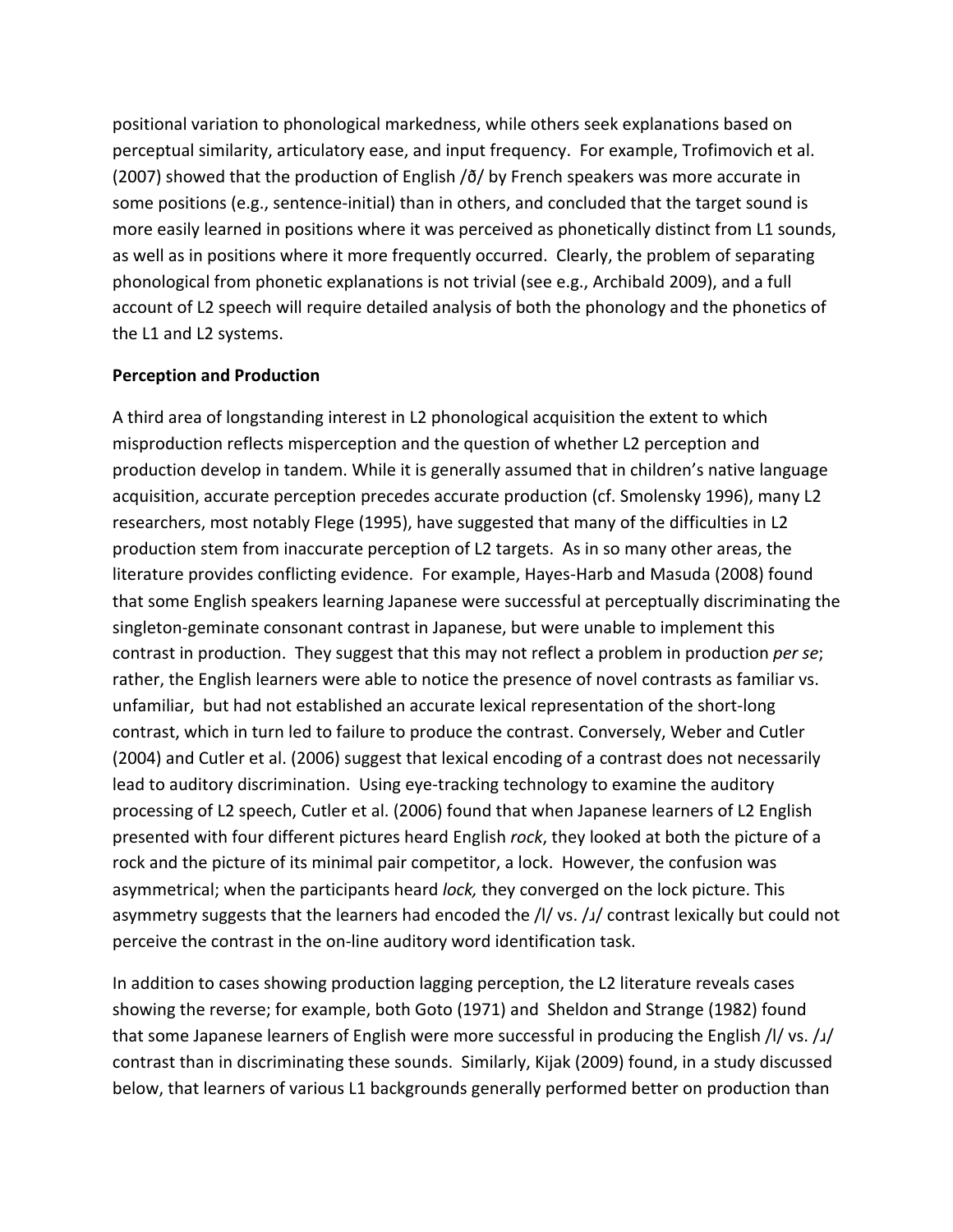on perception of Polish stress.

In the remainder of this chapter, we will survey results of L2 acquisition research in the context of the questions outlined above. Section 2 will discuss L2 segmental acquisition—the perception and production of consonants and vowels; section 3 will discuss phonotactics restriction on possible combination of segments; and section 4 will discuss the acquisition of prosody—stress, tone, pitch accent and intonation.

# **2. Segmental'acquisition'**

The vastness of the literature on L2 segmental acquisition makes it impossible to provide a comprehensive review, so we will limit our discussion to the major research results on the production and perception of three groups of sounds—stops, vowels, and liquids.

# **Voicing'contrasts'in stop'consonants**

Languages differ in their realization of the stop voicing contrast along the dimension of Voice Onset Time, or VOT (the time between the release of stop constriction and the onset of voicing on the following vowel). Even languages that share a two-way laryngeal contrast may implement this contrast differently. For example, English speakers produce /p t k/ with a *long lag* in VOT, resulting in aspiration, and /b d g/ with a *short lag*, so that voicing begins simultaneous with release of the stop into the following vowel. In Spanish, French, Dutch, Greek, and Portuguese, however, /p t k/ have a short lag (are unaspirated), while for /b d g/ voicing begins during the stop closure (i.e., a negative VOT). Many studies have found that when the L1 and L2 differ in phonetic realizations of voicing contrasts, L2 stops tend to show "compromise" VOT values intermediate between the L1 and the L2 stops (Flege 1991; Hazan and Boulakia 1993; Sancier and Fowler 1997; Kang and Guion 2006; Fowler et al. 2008; Antoniou et al. 2010, among others; see Zampini 2008 for a recent review). For example, Flege (1987) found that the mean VOT duration of French /t/ for less-experienced English-speaking learners of French was similar to the mean value for English  $/t/$  produced by monolingual English speakers. For more experienced learners, however, the VOT was intermediate between the French norm and the English norm. These and similar findings are consistent with the claims discussed above that learners tend to map L2 sounds to similar L1 phoneme categories, even when the L1 and L2 categories may differ in phonetic detail (Flege 1995; Best 1995; Kuhl and Iverson 1995).

Another common finding is that L1 phonetic implementation patterns are not necessarily uniformly transferred. Learners whose L1 contrasts long lag unaspirated stops with prevoiced stops, such as Spanish, French and Dutch, tend to produce English voiceless aspirated stops as target-like, i.e., with a long lag, but to produce English voiced stops as prevoiced, showing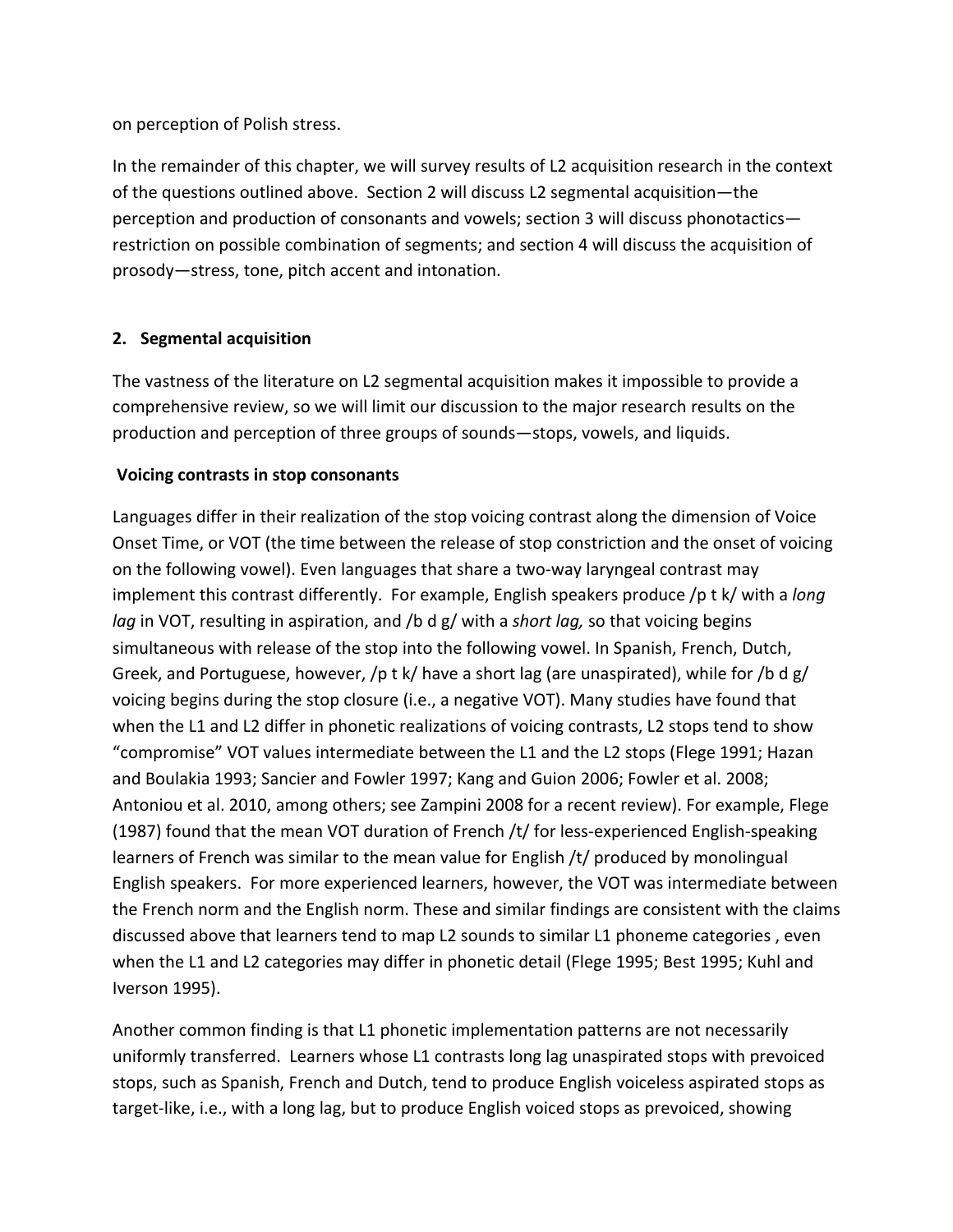transfer from the L1 (Williams 1977; Hazan and Boulakia 1993; Simon 2009, among others). It is puzzling that the short lag stop category is not correctly produced in L2 even though it is already available in the L1, particularly given the fact that short lag stops are usually the first to be acquired in L1 acquisition (cf. Kager et al. 2007 cited in Simon 2009). Simon (2009) proposes possible explanations for this asymmetrical transfer of L1 structure based in both phonetics and in abstract phonological representations. First, the long VOT of aspirated stops is perceptually salient and therefore more easily heard by learners. Second, if the Dutch contrast between voiceless unaspirated and prevoiced stops is represented by a single phonological feature [voice] (which is specified for /b d g/ but absent in /p t k/), the stops specified for [voice] enjoy a privileged status and are therefore more likely to be transferred.

L1 transfer plays a role in the perception of L2 voicing contrasts as well as their production. Curtin et al. (1998) examined English speakers' perception of the Thai three-way contrast of voiced-voiceless-aspirated stops. English speakers who heard an auditory stimulus and were then asked to choose a matching picture over a minimal pair competitor were better at perceiving the Thai voicing contrast (b vs. p) than the aspiration contrast (p vs.  $p^h$ ), presumably due to transfer of the L1 voicing contrast. However, in an auditory discrimination task requiring participants to decide which of three stimuli were the same, the aspiration contrast was more accurately perceived than the voicing contrast. Curtin et al. (1998) suggest that the picture task, which associates sound differences with meaning differences, taps into a more abstract level of processing, while the discrimination task taps simple auditory processing, where discrimination is facilitated by the perceptual salience of aspiration (see Strange and Shafer 2008 for a recent review of task effects in L2 perception). A later study (Pater 2003) found significantly better performance on the more salient aspiration contrast than on the voicing contrast, regardless of task type, suggesting a stronger role for acoustic salience. However, the association of sound differences with lexical contrasts was found to facilitate acquisition of a new contrast by Hayes-Harb (2007), who found that in an artificial language learning experiment, English speakers performed better in distinguishing pseudo words that contain voiced [g] and voiceless unaspirated [k] (which do not normally serve a contrastive function in English) when stimuli were presented with contrastive meanings ([ga] 'pot' vs. [ka] 'mouse') than when they were presented with noncontrastive meanings ([ga], [ka] 'pot') or when no meaning was attached.

## **Vowel contrasts**

In an early influential study on cross-language vowel perception, Stevens et al. (1969:1) suggested that unlike consonant perception, vowel perception "is relatively independent of …linguistic experience". Subsequent research, however, has revealed that both the perception and the production of L2 vowels is strongly influenced by listeners' L1, with abundant evidence that non-native speakers have difficulty perceiving certain L2 vowel contrasts not found in their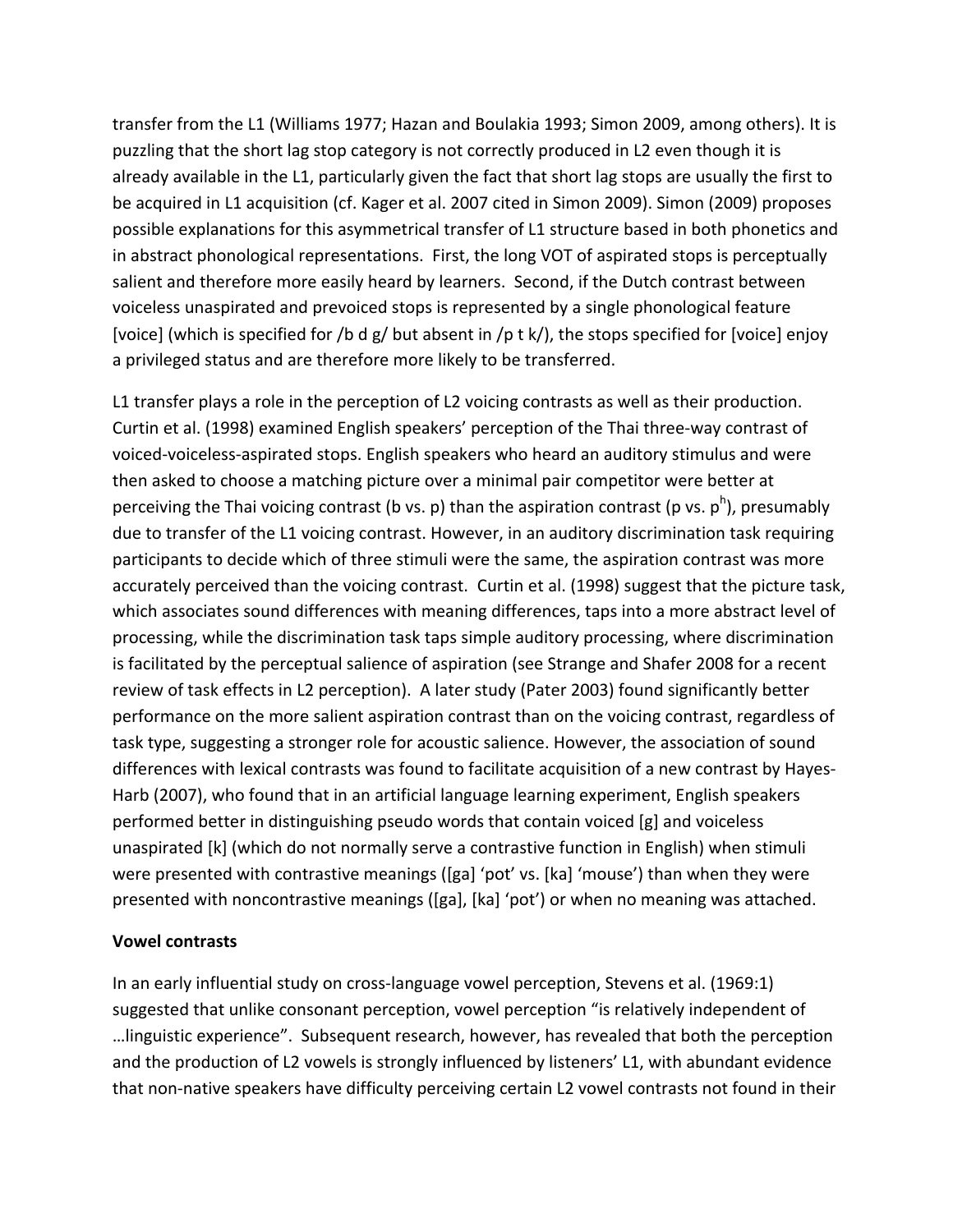L1. For example, English speakers identified a (synthesized) French [y] vowel as English [u] while Portuguese speakers identified it as Portuguese [i] (Rochet 1995), presumably equating the L2 vowel with an L1 category in perception (Best 1995; Flege 1995; Kuhl and Iverson 1995). This perceptual distortion was also reflected in these speakers' imitative production of French [y]: English speakers' production of [y] was often judged to be [u] by French native speakers while Portuguese speakers' was judged to be [i], consistent with the claims of Flege et al. (1997) that learners' perceptual difficulties with novel L2 vowel contrasts are reflected in production difficulties.

In perceiving L2 vowel contrasts, speakers may rely on acoustic cues that are different from those utilized by native speakers of the L2; furthermore, when several cues to a contrast are present, L1 and L2 speakers may weight them differently. For example, many L2 learners of English who have difficulty perceiving the English [i]-[i] contrast may rely on a durational difference rather than vowel quality differences, which are the primary cues for native speakers of most dialects of English to distinguish the vowels. Such a pattern is found not only for speakers whose L1 has durational contrasts in vowels-German (Bohn 1995), Finnish (Ylinen et al. 2009) — but also for speakers whose L1 has no durational contrasts—Spanish, Mandarin, Korean, Russian, and Catalan (Bohn 1995; Flege et al. 1997; Escudero and Boersma 2004; Cebrian 2006; Morrison 2009). Escudero et al. (2009) found that the "over"-reliance on duration for L2 vowel distinction is not specific to L2 English but is also found in the perception of the Dutch  $/a$ :/ -  $/a$ / contrast by Spanish speakers of L2 Dutch.

The reliance of L2 speakers on durational cues has been explained in terms of both language transfer and universal tendencies. Bohn (1995) proposes that when the vowel space containing two L2 vowels corresponds to a single vowel in L1, listeners will be "desensitized" to spectral distinctions in the region. He proposes furthermore that durational cues are universally salient, leading these to be the first cues used by inexperienced L2 learners. However, Kondaurova and Francis (2008) suggest that the use of duration for L2 vowel contrasts by Spanish and Russian speakers can be analyzed as transfer, since durational cues may be used in the L1 as a secondary cue for distinctions in stress and consonant voicing. Escudero and Boersma (2004) also challenge the claim that reliance on duration reflects a universal tendency, arguing that the sensitivity to duration evidenced in their studies followed from listeners' sensitivity to the statistical patterns of the input data, where duration did play a contrastive role, albeit a secondary one. Because duration was not used in the L1, the correlation of durational differences with different vowel categories in L2 was readily acquired, while the distribution of spectral differences was hindered by interference from the L1. Further evidence against the view that duration is a universally accessible cue for L2 contrasts comes from McAllister et al. (2002) and Ylinen et al. (2005), who found that quantity distinctions in L2 vowels (Swedish and Finnish) are better perceived by speakers whose L1 uses duration to signal vowel contrasts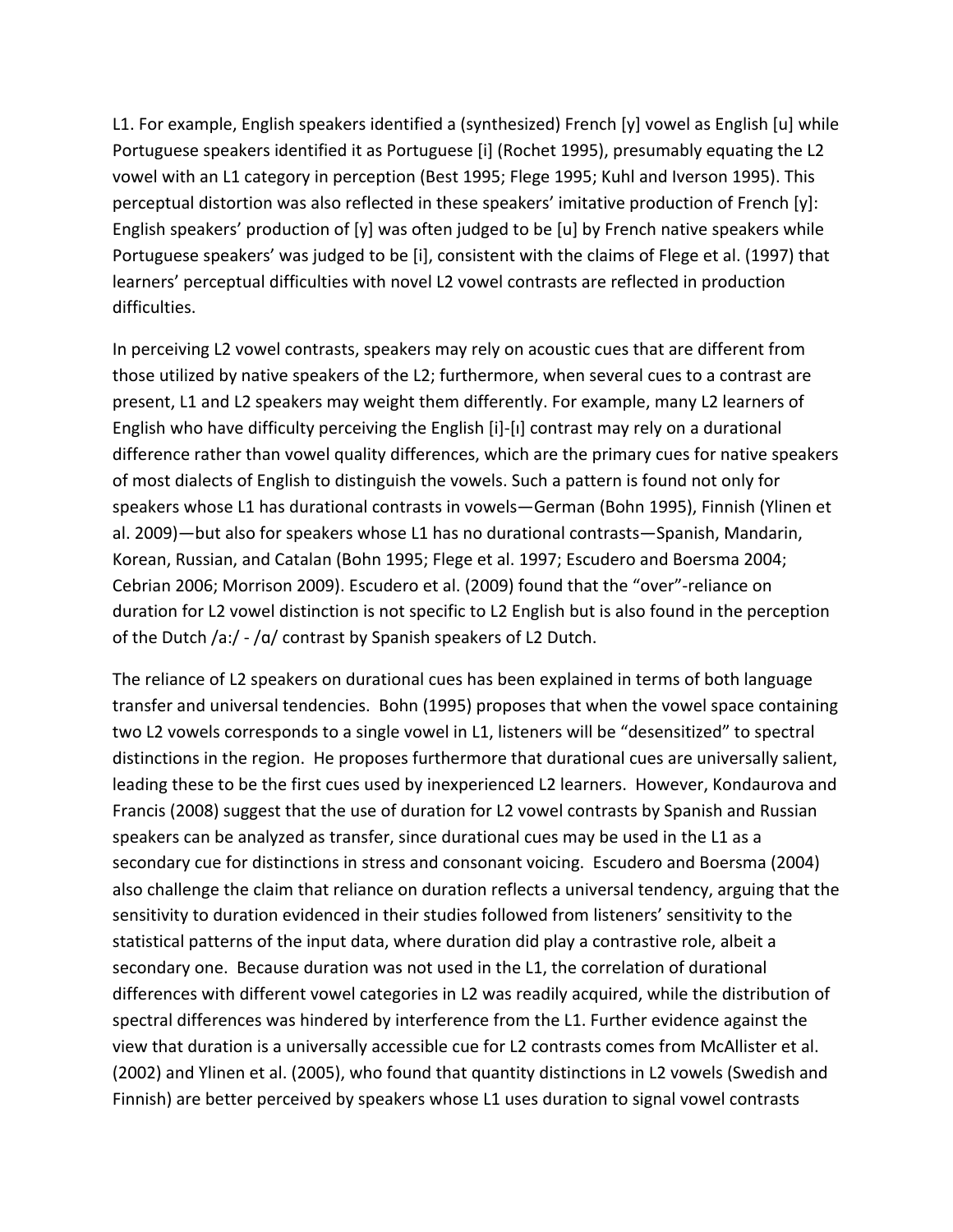(Estonian) than by speakers whose L1 (Spanish, Russian) does not contrast long and short vowels.

The acquisition of L2 vowel contrasts is complicated by the fact that individual vowel sounds are typically realized somewhat differently in different contexts. Levy and Strange (2008) found that the perception of the /u-y/ contrast in Parisian French was generally difficult for American English speakers, but that inexperienced L2 learners showed more errors in the context of alveolar consonants, where English /u/ is allophonically fronted and therefore more similar to /y/, than in bilabial contexts, where it is not. Although the /u-y/ contrast continued to be difficult for experienced speakers, the consonantal context effect disappeared, indicating that "learning L2 includes learning all of the language-specific variations that occur within its phonetic categories." Similarly, in production, Oh (2008) examined the degree of coarticulation in alveolar stop + /u/ sequences in French and English speakers' L1 and L2, and found that English had more extensive C-to-V coarticulation while French had more extensive V-to-C coarticulation. Although many learners acquired both target values and coarticulation patterns, some acquired only target values, suggesting that coarticulation patterns are language-specific and must be learned independent of the target vowel values.

## **Liquid contrasts**

The majority of research on L2 liquids has focused on Japanese learners' acquisition of the English /l/ vs. / $\mu$ / contrast, which is notoriously difficult for Japanese speakers (e.g. Goto 1971; Logan et al. 1991; Bradlow et al. 1997; Bradlow et al. 1999; Takagi 2002; Aoyama et al. 2004, among others; see Bradlow 2008 for a recent review). Where English uses the  $/$ l/ vs.  $/$  $/$ contrast to distinguish words, Japanese has a single liquid whose distribution in the acoustic space straddles the two English categories. It has been shown that while native English speakers rely on the third formant (F3) for discrimination of English  $\frac{1}{\sqrt{2}}$ , Japanese speakers rely on the second formant (F2) (Iverson et al. 2003). Aoyama et al. (2004) examines how the degree of perceived phonetic dissimilarity influences L2 learners' success in acquiring L2 phonetic segments. The Japanese liquid  $/₄/$  is considered more similar to English  $/$ l/ than  $/₄/$ , so in earlier stages of acquisition, /l/ is more accurately pronounced, showing the advantage of similarity to an L1 category. Later, however,  $/1/$  shows more improvement, presumably because its greater distance from L1 liquid prevents its assimilation to an L1 category (cf. the *Similarity Differential Rate Hypothesis*; Major and Kim 1996).

Research on acquisition of this contrast supports the view that the mapping of L2 sounds to L1 phoneme categories takes place not as a mapping from phoneme category to phoneme category; instead, learners map positional allophones (the variant pronunciations of a phoneme in different contexts) to L1 phoneme categories (Flege 1995). Ingram and Park (1998),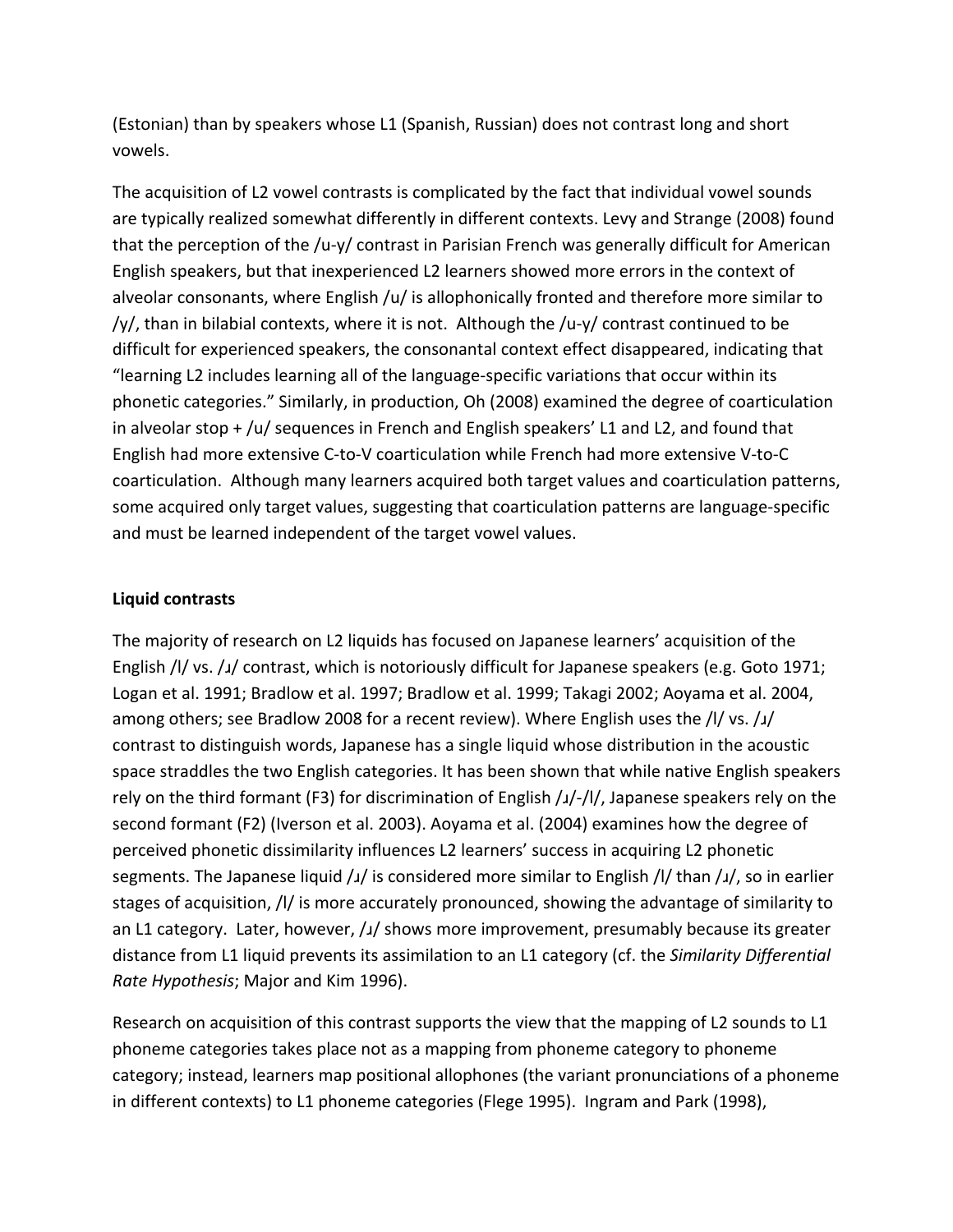examining the perception of the English /l/-/ $\mu$  contrast by Korean and Japanese speakers in various phonetic contexts, found contextual variation in the acquisition of this contrast. Korean speakers were better at perceiving the  $/$ l/ $-$ / $/$  contrast in intervocalic or cluster position, where the English  $\frac{1}{\sqrt{}}$ /l/ contrast can be equated with the native Korean contrast between native singleton  $/r/$  vs. geminate liquid /ll/, than in initial position, where no singleton vs. geminate contrast is available in Korean. Japanese speakers, on the other hand, who have no comparable singleton vs. geminate liquid contrast in L1, showed generally poorer perception of the English  $\frac{1}{4}$ / $\frac{1}{2}$  contrast than Korean speakers, but the Japanese speakers' perception was better in intervocalic and initial positions, where acoustic cues are generally more perceptible, than in clusters (a problem for the claim of Brown (2000) that Japanese speakers' difficulty in perceiving the English liquid contrast stems from their lack of an L1 phonological feature to encode the contrast, since the feature specification of the English liquids would be the same in all positions). Ingram and Park (1998) conclude that L1 background and general acoustic discriminability, but not universal markedness, affected the perception pattern.

Colantoni and Steele (2007), examining the production of French rhotic / $\frac{1}{8}$  by intermediateand advanced-proficiency English-speaking learners, found additional evidence for the role of phonetic salience and articulatory ease in acquisition. The voiced uvular fricative realization of the French rhotic presents difficulties for English speakers not only because English lacks a dorsal fricative but also because the antagonistic articulatory requirements of voicing and frication make voiced fricatives inherently difficult to produce, particularly in dorsal place. The results show that the English learners produced frication at a level comparable to native speakers but failed to produce voicing correctly. Colantoni and Steele (2007) argue that because frication is a more salient acoustic property of the French rhotic than voicing, the L2 learners preserve the more easily perceived property of the novel sound at the expense of the less salient property.

# **3.** Acquisition of restrictions on syllable structure and phonotactics

In addition to differences in segment inventory, languages may differ in the number and types of segments that may be grouped into syllables and in restrictions on the types of segments that may occur in specific positions within a syllable. In general, while L2 segmental acquisition tends to show more obvious effects of L1 transfer than of universal tendencies, research on the acquisition of phonotactics and related phonological processes in the L2 sound system has been the source of a number of arguments for the role of universal markedness effects in L2 acquisition.

# **Consonant'clusters within'and'across'syllables**

The perception and production of non-native consonant clusters has been extensively studied,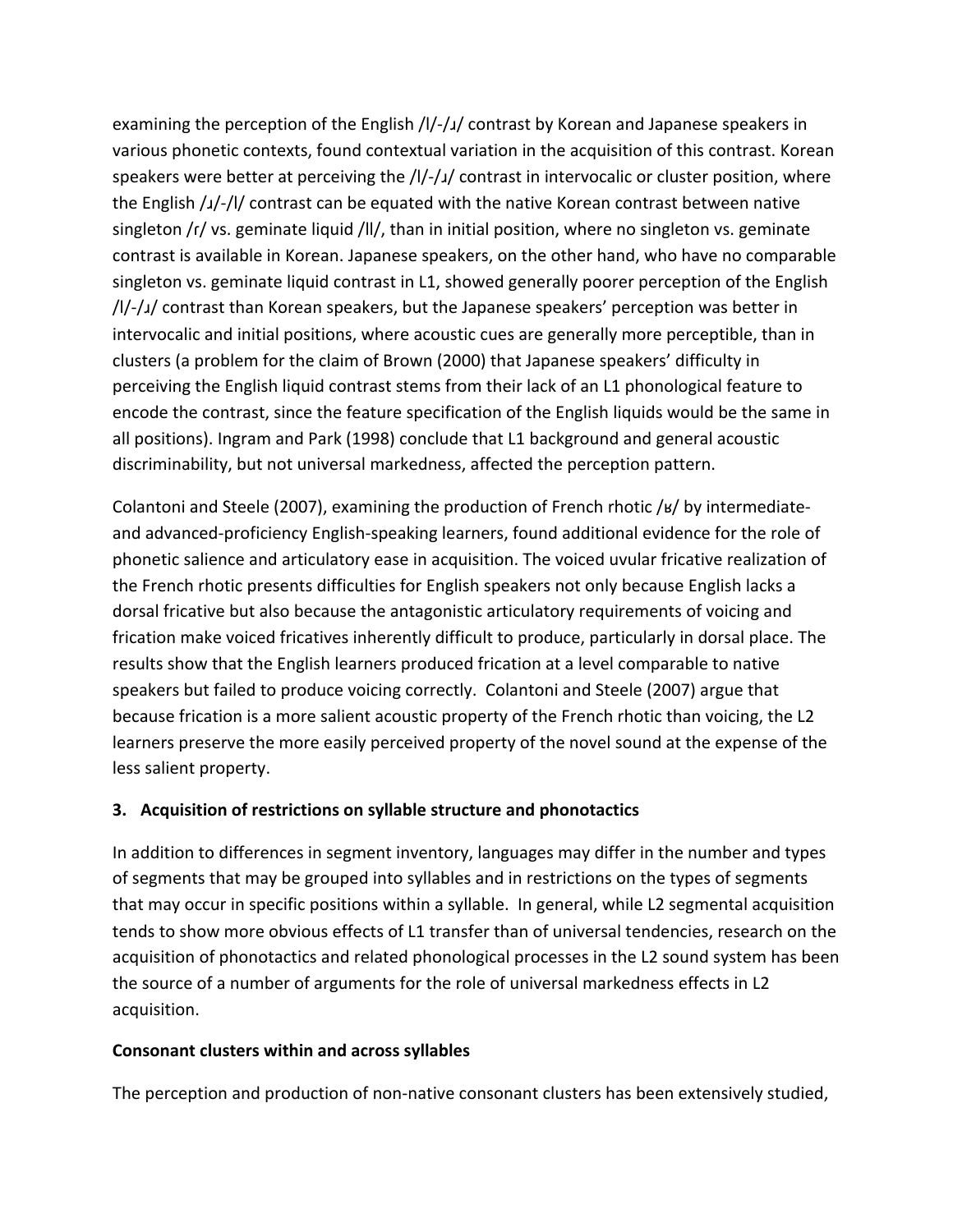in large part because this area provides evidence for emergent hierarchies independent of the L1 or L2, as certain non-native cluster types seem to be acquired earlier than other equally novel clusters across various L1s and L2s (Broselow & Finer 1991; Eckman and Iverson 1993; Broselow et al. 1998; Hancin-Bhatt 2000; Hansen 2004; Berent et al. 2008; Berent et al. 2009; Davidson 2010, among others). Many of these studies address the question of whether ease of acquisition is related to sonority, assuming a universal sonority scale consisting of stops < fricatives < nasals < liquids < glides < vowels, organized from least to most sonorous. Two proposed universal principles govern the organization of segments within syllables: consonant clusters should increase in sonority approaching the vocalic nucleus, favoring rising sonority onset /pr/ over falling sonority onset /rp/; and consonants within a cluster should be distant in sonority, favoring onset /pr/ over onset /pn/, whose members are closer on the sonority scale.

Broselow and Finer (1991) examined the production of English pseudo words containing /Cj/ and /Cr/ onset clusters by speakers of Japanese and Korean, where the only onset clusters allowed are obstruent-*i*. Lower error rates were found for clusters with larger sonority distance such as /pr/ (stop  $-$  liquid) than for clusters with smaller sonority distance such as /fr/ (fricativeliquid). Similarly, studies of speakers' perception of unfamiliar cluster types have shown an effect of sonority: Berent et al. (2008) and Berent et al. (2009) argue that English and Korean speakers perceived non-native onset clusters of rising sonority in pseudo words more accurately than clusters of falling sonority. Berent et al. (2009) further argue that the sonority effect found in English speakers' perception of non-native clusters cannot be derived from the statistical generalizations of the English lexicon. However, Davidson (2010), in a study of English and Catalan native speakers' productions of pseudo words containing non-native word-initial clusters, argued that neither phonological markedness (as defined by sonority distance) nor analogy to L1 clusters was a good predictor of production accuracy, which was better predicted by general phonetic factors such as articulatory ease (voiceless obstruent clusters are easier to produce than voiced obstruent clusters) and perceptual salience (fricative-initial clusters contain more salient cues to the identity of the first consonant than stop-initial clusters).

While factors independent of L1 seem clearly to be a factor in the acquisition of L2 syllable structure and phonotactics, native language restrictions clearly affect not only the production but also the perception of L2. For example, Japanese speakers typically alter English words to fit the more restrictive syllable structure conditions of their native language; English 'pub' is borrowed as *pabu* with a vowel inserted after [b] because [b] cannot occur in Japanese syllable codas (except in geminates). Dupoux et al. (1999) investigated the perception of illegal structures such as the pseudo word ebzo, which constitutes a legal structure in French but not in Japanese. Presented with a series of stimuli ranging from e.g., ebzo to ebuzo, with a vocalic portion of varying length (from null to a full vowel), the majority of the Japanese speakers perceived an 'illusory vowel' in the illegal consonant sequence—that is, they perceived ebzo as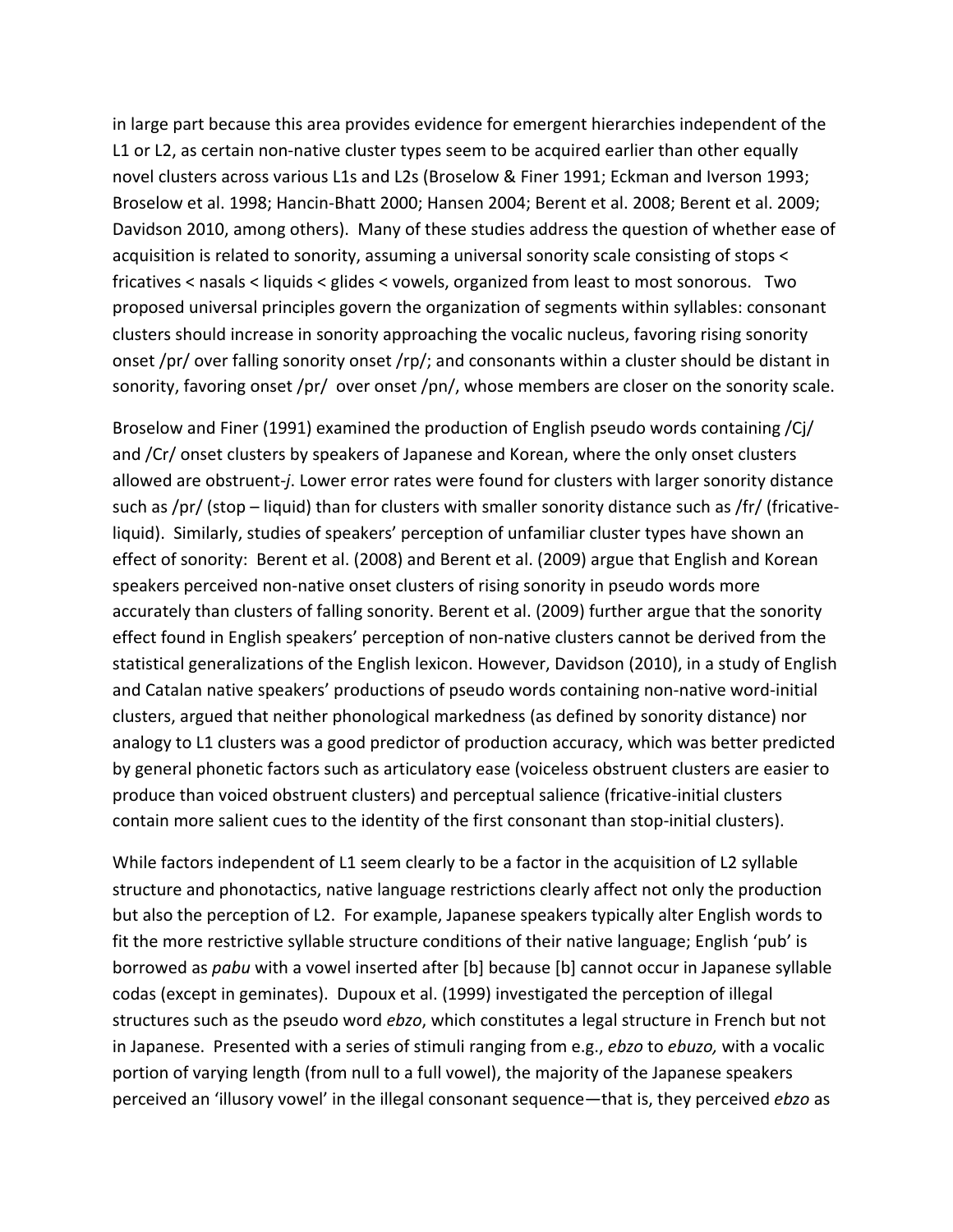a possible native language structure ebuzo even when there was no vocalic signal in the stimulus. In contrast, the majority of French speakers, for whom ebzo is a possible structure, perceived a vowel between [b] and [z] only when the vocalic portion was at least 50 ms long. In a follow up study using ERP (Event-Related Potential) methodology, Dehaene-Lambertz et al. (2000) found that the illusory vowel effect held at early stages of speech processing. However, discrimination of CC-CvC can improve when the difference is associated with lexical contrasts; Davidson et al. (2007) found that American English speakers asked to distinguish pseudo words containing a non-native CC sequence vs. a CvC sequence in picture naming tasks performed better when the stimuli were presented with contrastive meanings.

Matthews and Brown (2004) and Idsardi and Kabak (2006) present additional evidence that illusory vowels arise in response to syllable structures that are illegal in the L1. Matthews and Brown's (2004) study investigating the ability of native speakers of Japanese and Thai to discriminate heterosyllabic [k.t] vs. [kVt] revealed that the Thai speakers were better able to discriminate [k.t] vs. [kVt] than Japanese speakers, even though the sequence [kt] is not possible in either language. This difference in performance arises, they argued, from the fact that [k] is a possible syllable coda in Thai (so long as it is not followed by [t]) but not in Japanese. Matthews and Brown (2004) conclude therefore that perception of an illusory vowel is triggered by native language constraints defining possible syllables, rather than simply by constraints on sequences of segments across syllable boundaries (see Idsardi and Kabak 2006 for similar arguments based on perception data from speakers of Korean). Further evidence for ascribing the illusory vowel effect (failure to distinguish CC vs. CvC) to the native language phonological system came from the fact that the failure to discriminate was found only when the interval between stimuli was long enough (1500ms) to force the listeners to access phonological representations stored in memory.

While vowel insertion in both production and perception is most frequently motivated by differences in L1 and L2 syllable structure, Korean speakers' production of English word-final stops presents a case of vowel insertion that is unmotivated by phonotactic restrictions of L1. Korean speakers frequently insert a vowel after a word-final stop of English (e.g., tape is pronounced as  $t^{h}e^{h}$   $\neq$   $t^{h}e^{h}$ ) both in L2 speech and in loanword adaptation even though voiceless stops are allowed in coda position in Korean. Kang (2003) proposes that this seemingly gratuitous vowel insertion is due to the differences in the phonetics of final stops in English, where final stops are optionally released, and Korean, where no audible release is possible.

## Restrictions on segments in syllable coda

Many languages place restrictions on the types of consonant contrasts that can be realized in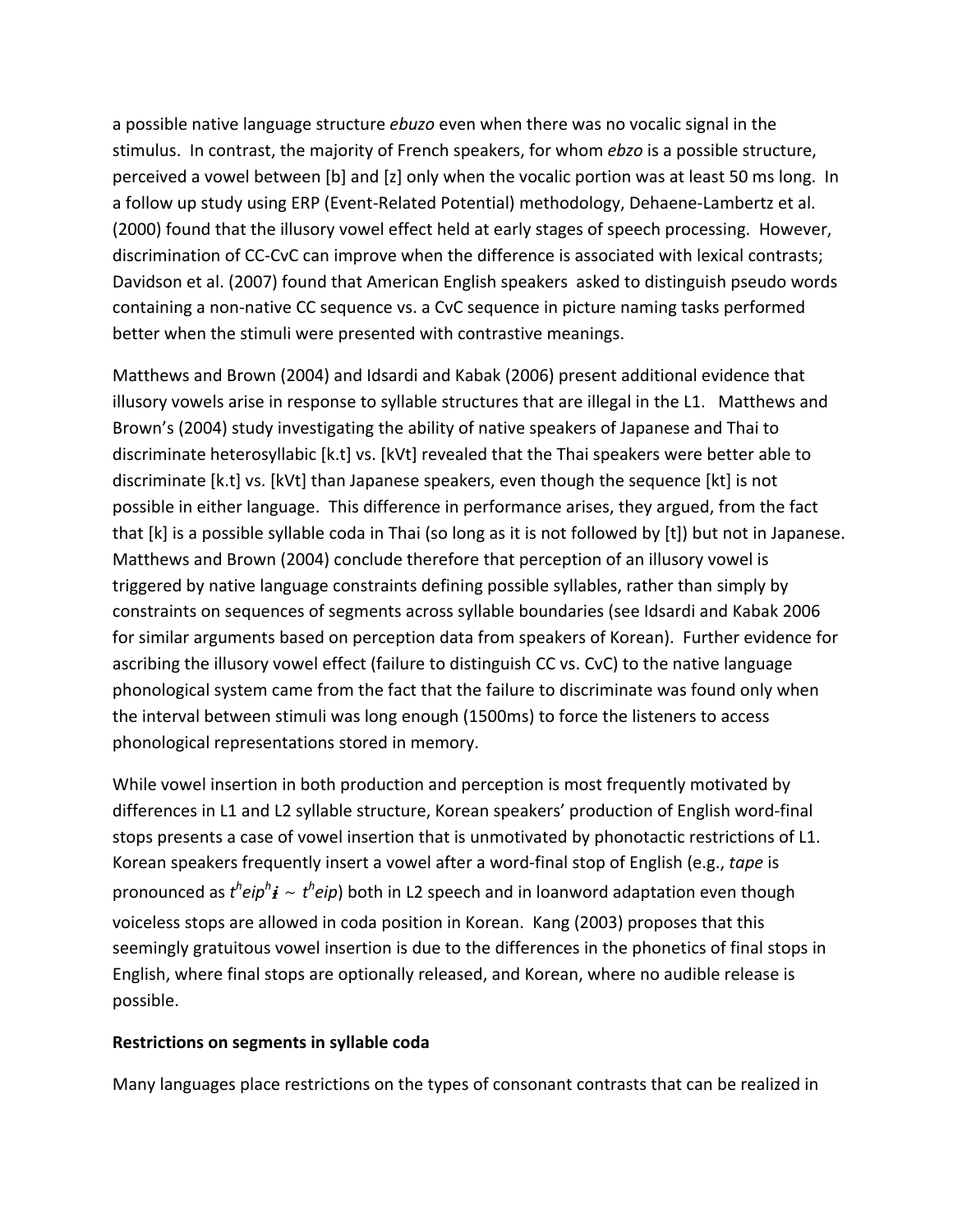syllable codas. One common pattern is a prohibition on voiced obstruents in syllable coda (as in German, Dutch, and Russian), resulting in a lack of obstruent voicing contrasts in coda position. Acquisition of an L2 that allows both voiceless and voiced obstruents in coda is expected to cause problems for learners of languages that disallow such contrasts, particularly since voiced obstruents in coda position are considered to be marked. In an investigation of German speakers' L2 production of the English voicing contrast in word-final stops, Smith et al. (2009) found that the German speakers produced more voicing contrasts for English word-final stops than for German words but that their English production still fell short of L1 English speakers' performance, showing a transfer of L1 final devoicing to L2. The fact that German speakers managed to partially acquire the voicing contrast in coda position may be attributed to the influence of English input or to the fact that many German speakers actually exhibited "incomplete neutralization" of the German voicing contrast—i.e., German speakers actually do make a subtle voicing distinction in their production of these coda consonants, although the difference is barely perceptible.

Final devoicing has attracted much attention in L2 phonology mainly because one often observes an emergent pattern that is not straightforwardly accounted for by either L1 transfer or L2 input —namely, patterns in which learners devoice final obstruents in their L2 production even though neither the L1 nor the target L2 manifests any evidence for such devoicing (Flege and Davidian 1984, Flege et al. 1987, Yavaş 1994, Wissing & Zonneveld 1996, Broselow et al. 1998, among others). Broselow (2004) proposed an OT analysis of such emergent patterns whereby a universal markedness constraint against voiced obstruents in coda position, which remains dormant in the L1, becomes visible as constraint rankings fluctuate in the process of L2 acquisition, though acknowledging that because voicing of obstruents in coda position is articulatorily difficult and perceptually not very salient, so it is likely that the L2 speakers may fail to produce final voiced obstruents not because their phonological grammar forbids them but because at least some of the final devoicing takes place during perception and/or production. Similarly, Simon (2010) examined final obstruent devoicing and cross-word voice assimilation in a corpus of L2 English conversations between native speakers of Dutch. The results show that while both L1 processes are frequently transferred into L2 English, a hierarchy emerges that is not motivated by the L1 data: final voiced fricatives are more frequently devoiced than final voiced stops. They attribute this asymmetry to the aerodynamic difficulty in producing voicing in final fricatives; while voicing requires adduction of glottis, frication requires a sufficient airflow through the glottis.

Another hierarchy emerges in Cardoso's (2007) examination of Brazilian Portuguese speakers' production of English word-final stops. Although Brazilian Portuguese allows only /N l r s/ and no stops at all in coda, coronal stops are more frequently attested than stops at other places of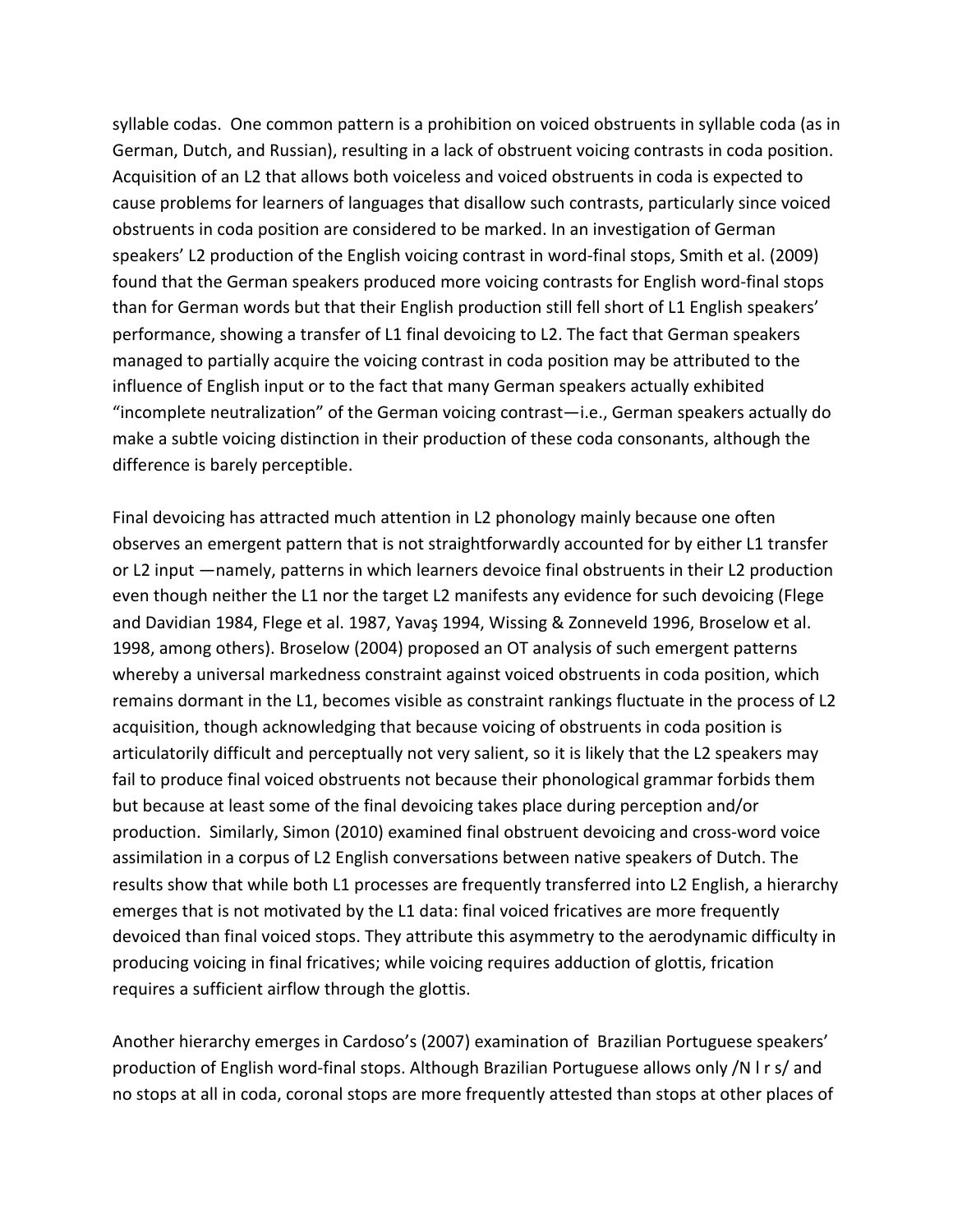articulation, in line with the observation that cross-linguistically, coronal place of articulation is the least marked of the three major places of articulation dorsal, coronal, and labial (Paradis and Prunet 1991).

The hierarchies of difficulty discussed above are horizontal, revealing different rates of acquisition for different members of a class. In addition, James (1987a, b) suggests a vertical hierarchy-- namely that the lexical level of L2 phonological representation (e.g., phonemes and word-level accents) is acquired before higher levels of representation (i.e., phrasal and rhythmic properties). We turn now to the acquisition of prosodic systems as they are realized on the word, phrase, and sentence levels.

# 4. Prosodic Systems: Stress, Pitch Accent, Tone, and Intonation

Like the acquisition of L2 segments and phonotactics, the acquisition of prosody shows evidence for the role of L1 as well as for universal principles not obviously grounded in either L1 or L2 input. We begin with some discussion of the typology of prosody. Languages are most often classified into three categories: tone languages, pitch accent languages, and stress languages. In a tone language such as Mandarin Chinese, at least some morphemes are distinguished solely by their pitch (e.g., ma with high level tone is 'mother' while ma with falling tone is 'horse'). Pitch accent languages such as Tokyo Japanese also use pitch to signal lexical contrasts, but the inventory of pitch patterns on words is generally restricted, with specific syllables within a word (accented syllables) associated with invariant tonal contours (Hayes 1995: 49–50). (Hyman (2006) argues that pitch accent should not be thought of as a discrete category; rather, pitch accent languages may combine features of stress-based and tone-based systems.) The defining characteristic of stress, according to Hyman (2006: 231), is that each lexical word contains exactly one syllable "marked for the highest degree of metrical prominence (primary stress)." Prominence is typically signaled by a combination of acoustic cues, including duration, intensity, and pitch changes, and is connected with the rhythmic organization of words and phrases. The function of pitch in a stress language like English is generally to signal sentence-level intonation. Intonational melodies convey "meanings that apply to phrases or sentences as a whole, such as sentence type or speech act, or focus and information structure" (Ladd 2008: 6), and stressed syllables may vary in pitch according to the intonational melody of the utterance in which they appear.

Languages characterized as stress-based may differ along a number of dimensions. A language may allow one or multiple stresses per word, and the position of stress may be lexically specified or phonologically predictable (or some combination of the two). In languages with predictable stress, the position of stress may depend on various factors. In a fixed stress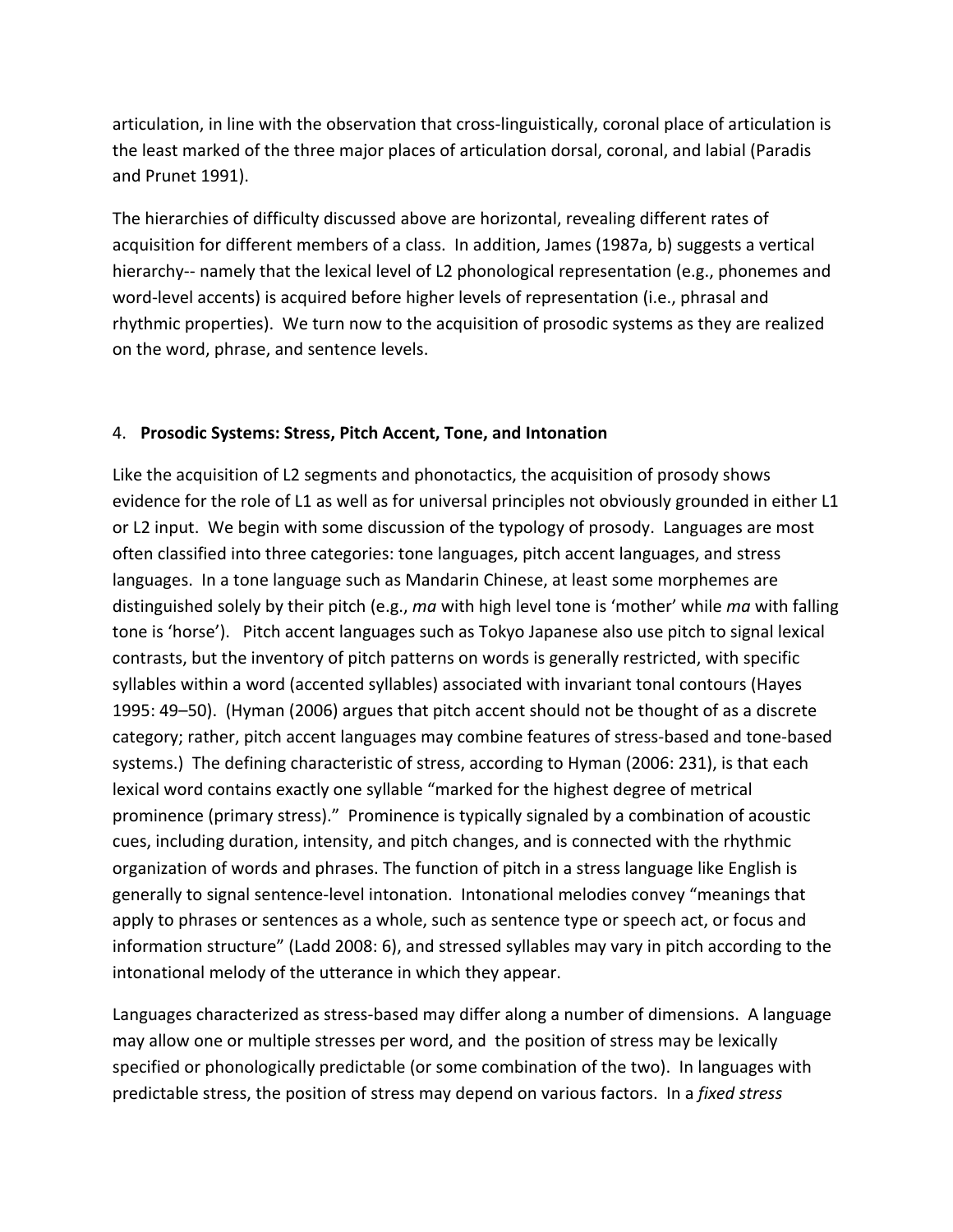language, stress is determined purely by word position, as in Polish, where stress falls on the penultimate syllable of each word, or Hungarian, where the initial syllable is stressed. In quantity-sensitive stress languages, the position of stress may vary depending on syllable weight, as in Cairene Arabic, where stress falls on a penultimate syllable only if that syllable is heavy (containing a long vowel or a final consonant). Languages may also employ different foot types-with German favoring trochaic (strong-weak) feet and Choctaw (southeastern United States) favoring iambic (weak-strong) feet—and may impose a minimal size on feet (typically two syllables or moras, where the mora equals a weight unit within the syllable). Furthermore, languages may require all syllables to be contained within feet (giving rise to patterns of alternating stress), or may allow or even require syllables to be unfooted; for example, the English tendency to avoid stress on the final syllable of nouns (as in verb-noun pairs such as reCORD/REcord) is often analyzed as a requirement that the final syllable of a noun be extrametrical, i.e. outside a foot. Thus, even learners whose L1 is stress-based may encounter substantial differences between the L1 and L2 stress systems, which are generally characterized as differences in settings of parameters or different rankings of constraints.

Another dimension distinguishing languages is rhythm, with languages classified as stress-timed (English) vs. syllable- timed (Spanish) or mora-timed (Japanese). Impressionistically, English syllables tend to be of unequal durations and the intervals between syllable peaks tend to vary, while in Spanish or Japanese, syllables or moras (vocalic nuclei and coda consonants) tend to share similar durations and to be spaced at regular intervals. While cautioning that stress timing vs. syllable timing represent ends of a continuum rather than discrete categories, Dauer (1983) identifies two characteristics of stress-timed languages: (i) a tendency to reduce vowels in unstressed syllables and (ii) a larger inventory of syllable types than in syllable-timed languages. Both infants and adults have been demonstrated to be sensitive to rhythmic differences in both native and foreign languages, and such differences have been argued to play a role in L1 learners' ability to segment the speech stream (see Ramus et al. 1999 for a review).

## 5.1. Acquisition of Stress and Rhythm

Since many studies have focused on L2 stress production or perception but not both, we will consider these areas separately.

# **Production of L2 Stress**

Comparison of learners from various L1 backgrounds supports the claim that typological similarity confers an advantage in acquiring an L2 stress system. Learners whose L1 is a stress language, even when the placement of stress differs in the L1 and L2, appear to do better in producing L2 stress; for example, Altmann (2006) argued that native speakers of Arabic (a language with predictable stress, though following different parameter settings than English)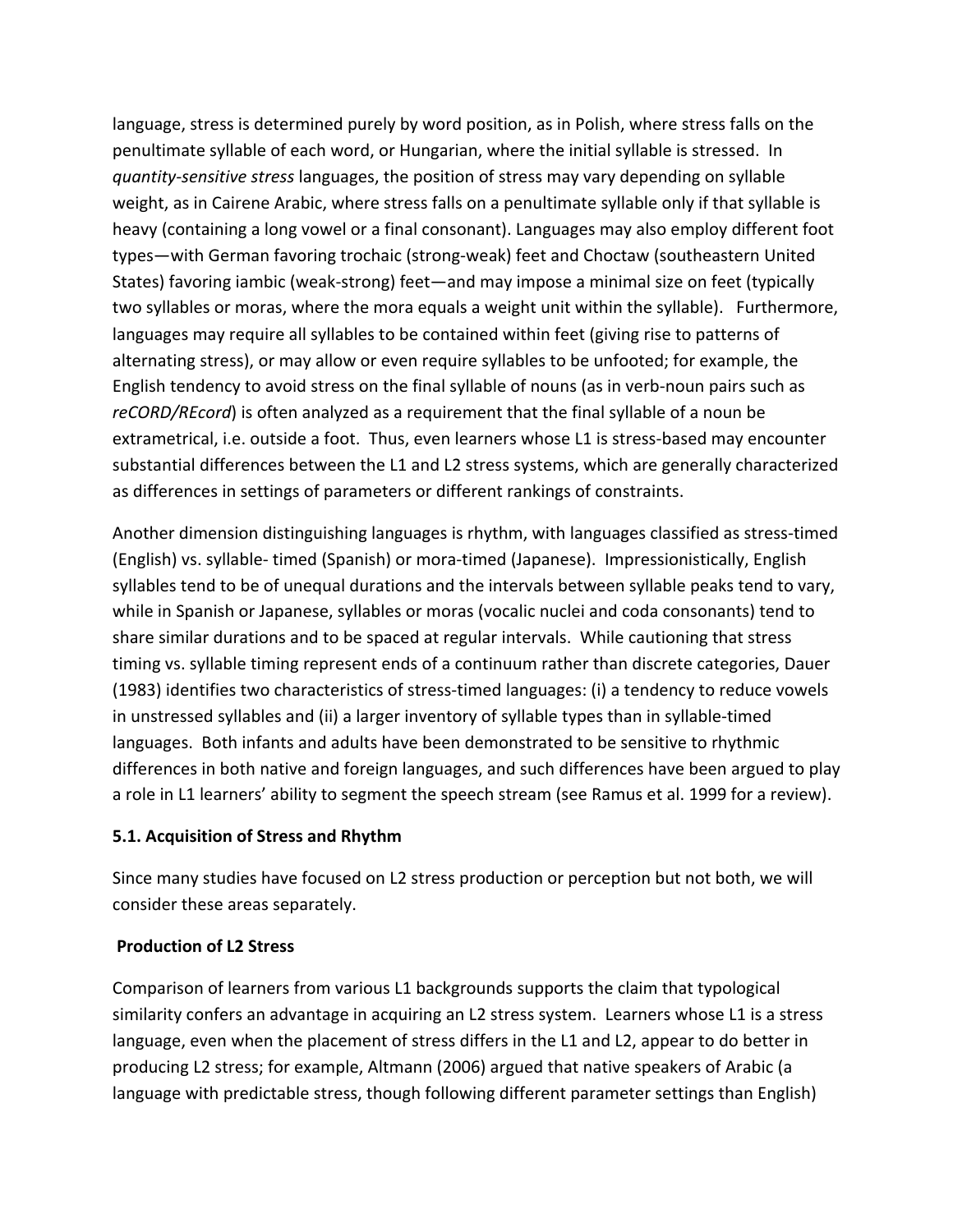were more successful in producing English-like stress than were native speakers of Mandarin, a tone language. Learning also appears to be facilitated by overlap between L1 and L2 stress systems: in Kijak's (2009) study of the acquisition of L2 Polish, a language with fixed penultimate stress, learners whose L1 included penultimate stress as a possible option (German, Spanish, Italian, Russian, and English) showed an initial advantage over those whose L1 allowed only final stress (French) or initial stress (Czech), or was a tone language (Mandarin).

The types of errors found in L2 stress production also support transfer from the L1 grammar. The most common error in Archibald's (1993, 1994, 1995) studies of speakers of L1 fixed stress languages–Polish (penultimate) and Hungarian (initial)—involved placement of stress in the L1 position. Speakers of a quantity-sensitive L1 also showed a preference for maintaining L1 stress patterns; Youssef & Mazurkewich (1998) found that Cairene Arabic speakers produced nearperfect stress placement for English words whose stress was consistent with the Arabic pattern of stress on a superheavy (CVCC or CVVC) final syllable (*volunTEER*) or on a heavy (CVC or CVV) penultimate (*moMENtum*), while words whose stress deviated from the L1 pattern were produced correctly less than half the time, with the vast majority of errors involving putting stress in the appropriate L1 position (*bariTONE*, with final CVVC, and *cyLINder*, with penultimate CVC). In Kijak's study of L2 Polish by speakers of both fixed stress and variable stress L1s, "the positions of the majority of non-L2 stresses produced were the possible positions for stress in the L1" (Kijak 2009: 322). Speakers of the tone language Mandarin, who presumably did not need to overcome a native language stress system, "were quite successful and consistent in their discovery of the correct word edge at which main stress in Polish is located" (Kijak 2009: 312-313), most frequently placing stress on the penultimate or (less frequently) the final syllable. In this case, as with segmental acquisition, the distance between the L1 and L2 actually seemed to facilitate learning by prevent equivalence classification.

Another area of transfer involves the choice of acoustic cues used to convey stress. Aoyama and Guion (2007) found that Japanese speakers used a wider pitch range on stressed syllables than did English speakers, suggesting that the Japanese speakers tended to rely on their native cue for pitch accent rather than the combination of acoustic cues for stress used by English native speakers.

L1 influence also appears in rhythm, associated in stress-timed languages such as English and German with the reduction of unstressed syllables. English vowel reduction has been shown to be problematic for speakers of Spanish (Flege and Bohn 1989), Japanese (Aoyama and Guion 2007), and Mandarin (Zhang et al. 2008). A study of the L2 German of Spanish and Korean speakers (Young-Scholten 1993) showed that Spanish and Korean speakers learning German had difficulty in producing L2 inflectional affixes containing reduced vowels.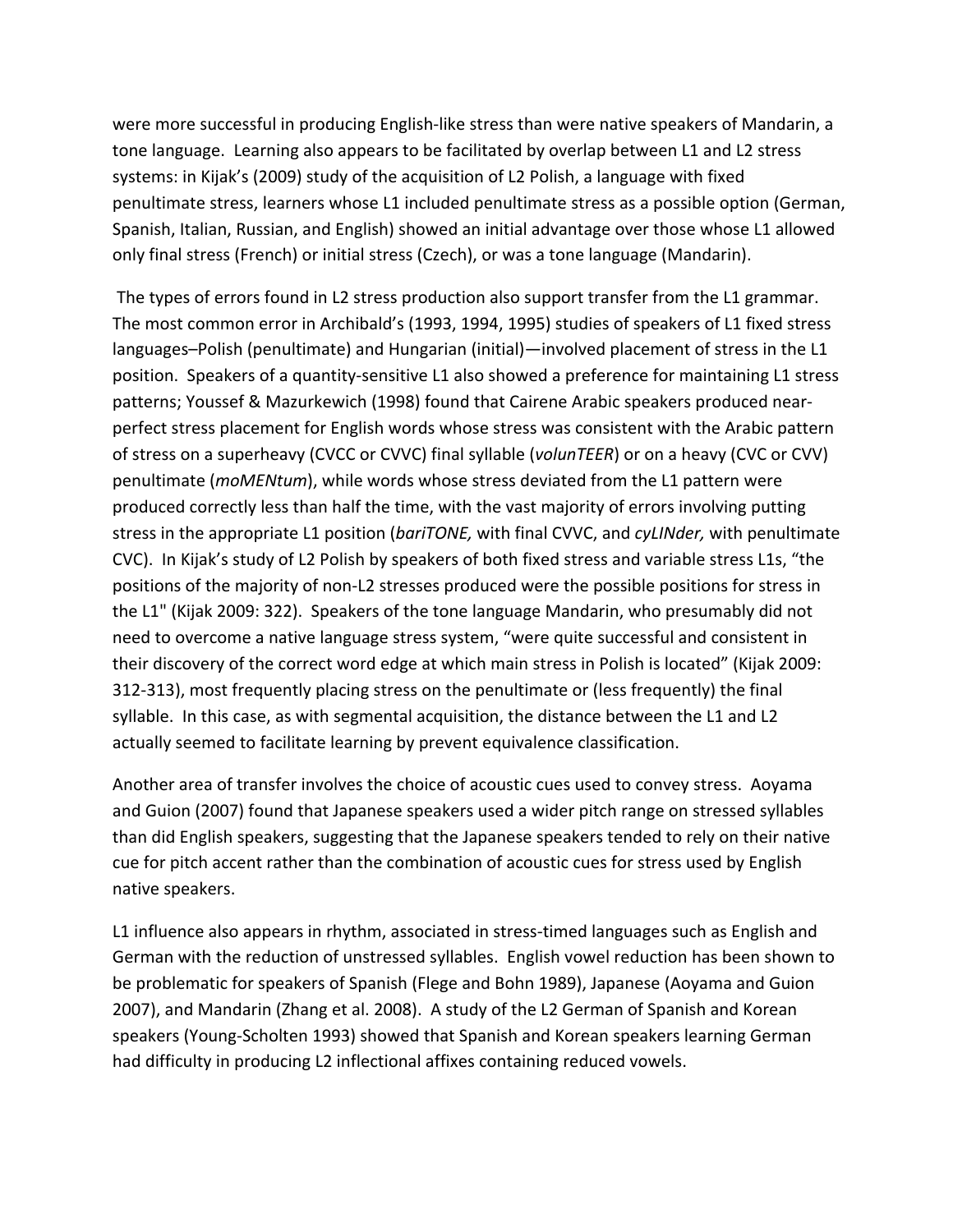While transfer is clearly a factor in L2 production, some patterns have appeared that appear independent of both the L1 and L2, but which nonetheless conform to patterns found in human language. Studies of the acquisition of English stress by speakers of Polish, Hungarian, and Spanish (Archibald 1993, 1994, 1995, 1997, 1998) and by speakers of Canadian French (Pater 1997) have been argued to present cases of this type, though Pater (1997) and van der Pas and Zonneveld (2004) suggest that some of the patterns Archibald describes can in fact be analyzed as a reflection of L1 transfer. One universal factor that receives support from several studies, both in production and perception, is a preference for assigning stress to heavy (CVV or CVC) as opposed to light (CV) syllables and in particular to syllables containing long vowels. Kijak (2009) found that learners of L2 Polish, in which stress falls on the penultimate regardless of syllable quantity, tended to prefer stress on closed syllables in Polish, even when their L1 was also quantity-insensitive, suggesting that "there may be a universal bias to perceive closed syllables as prominent" (Kijak 2009: 314). Guion et al. (2004), Guion (2005) found a similar preference for placing stress on long vowels in studies of English L2 produced by speakers of Spanish and of Seoul Korean. In the pronunciation of English-type pseudo words, learners were more likely to place initial stress on CVVCVCC than on CVCVCC pseudo words, and final stress on CVCVVC than on CVCVC. This pattern is not motivated in any direct way by either Spanish or Korean, but whether it can be said to be motivated by English depends on the degree of influence one is willing to grant to statistical tendencies rather than absolute requirements. While the grammar of English does not require stress to fall on long vowels, a corpus study of English examining the relationship between vowel length and stress reveals that long vowels are roughly twice as likely to be stressed as are short vowels (Guion et al. 2003).

A related finding from cross-linguistic studies of native language systems is a tendency for vowels of higher sonority (i.e., vowels that are lower in height) to attract stress (de Lacy 2006), presumably since higher sonority correlates with greater inherent duration. The existence of a natural bias toward this stress-sonority link was supported by an experiment in which both English and French speakers had more difficulty learning an artificial language in which lower sonority vowels attracted stress than one in which stress fell preferably on vowels of greater sonority (Carpenter 2010), even though neither English nor French appears to provides direct support for such a pattern (though a corpus study of frequency might conceivably reveal some tendency in this direction). The stress-sonority correlation is also attested in different varieties of English; Peng and Ann (2001) report a correlation between inherent vowel length and stress in Singapore English and Nigerian English, as well as the English of native Spanish speakers, with pronunciations like CHInese, where [aj] of the first syllable attracts stress in preference to the inherently shorter [i] of the second syllable. Loanword phonology also provides a number of cases in which prosodic prominence (i.e., a pitch accent or a contour tone) is placed on a heavy syllable in borrowed words, rather than on the originally stressed syllable of the input language (Kang 2010). The preferences for stressing heavier syllables and more sonorous vowels are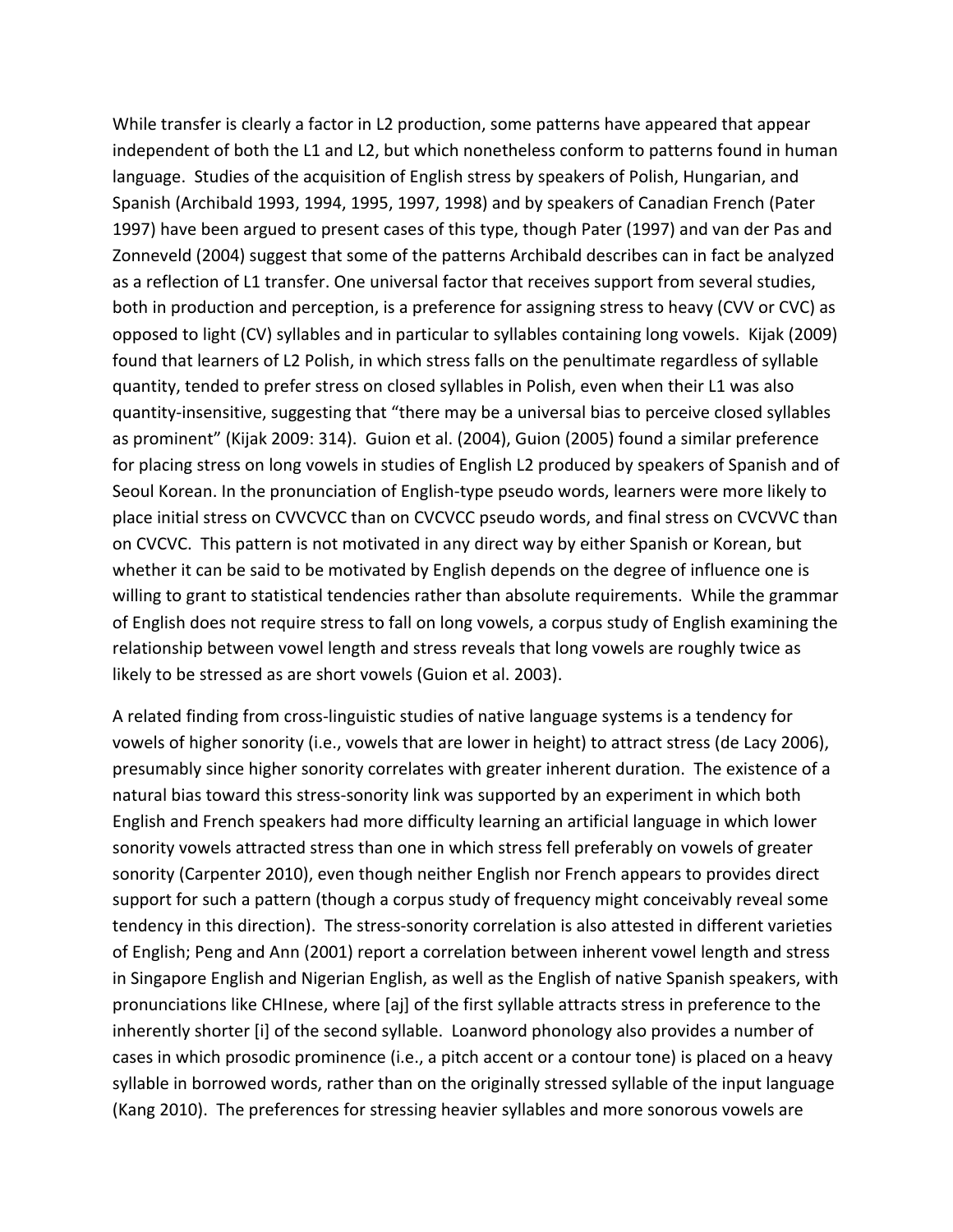therefore strong candidates for universal biases that may play a role in both language acquisition and language contact.

To summarize, the body of research on the acquisition of L2 stress and rhythm suggests a correlation between the similarity of the L1 and L2 prosodic systems and success in the acquisition of L2 prosody, as well as a tendency for L2 stress errors to reflect the native language stress system. Furthermore, studies support a role for universal biases favoring the placement of stress on heavier over lighter syllables and on longer over shorter vowels, which appear to emerge even in the absence of direct evidence from the L1 or L2. What is striking, however, is the relative paucity of studies taking languages other than English as the target language, even though the fact that English stress is not fully predictable makes it less than ideal the investigation of a consistent L2 stress pattern.

#### Perception of L<sub>2</sub> Stress

Some of the studies discussed above argue for transfer in the perception of L2 stress as well as in production. In fact, Kijak (2009) suggests that "the properties of an L1 stress system stand much more in the way of successful L2 perception than in the case of production" (Kijak 2009: 326). Two major sources of difficulty in perception have been identified: learners fail to attend to stress in the L2 input because L1 stress is fully predictable (*stress deafness*), and learners tend to misinterpret L2 acoustic cues in terms of the different functions that these cues serve in the L1.

Arguments for stress deafness come from a set of native language studies in which native speakers of languages with fixed, predictable stress (French, Finnish, and Hungarian) exhibited higher error rates and slower reaction times on tasks involving discrimination of stress differences than on tasks involving discrimination of phoneme differences. In this, the French, Finnish, and Hungarian speakers differed from speakers of Spanish, in whose native language stress is to some extent lexically determined (Dupoux et al. 1997, Peperkamp et al. 1999, Dupoux et al. 2001, Peperkamp and Dupoux 2002, Peperkamp 2004). The authors of these studies hypothesized that speakers of a language with fully predictable stress do not store stress in their phonological representations; thus, stress deafness should appear not at the level of acoustic processing, but rather in processing tasks that increase the load on working memory, requiring reference to a stored abstract representation of stress. Tasks that involved increased memory load (such as increasing the number of stimuli to be identified) did, as predicted, impair accuracy and reaction time for the speakers of predictable stress languages, though not for the Spanish speakers. However, although speakers of the predictably stressed languages French, Finnish, and Hungarian differed significantly from Spanish speakers, the Hungarians also differed from both the French and Spanish groups. Even more surprisingly, Polish speakers, whose native language has predictable stress, did not differ significantly from the Spanish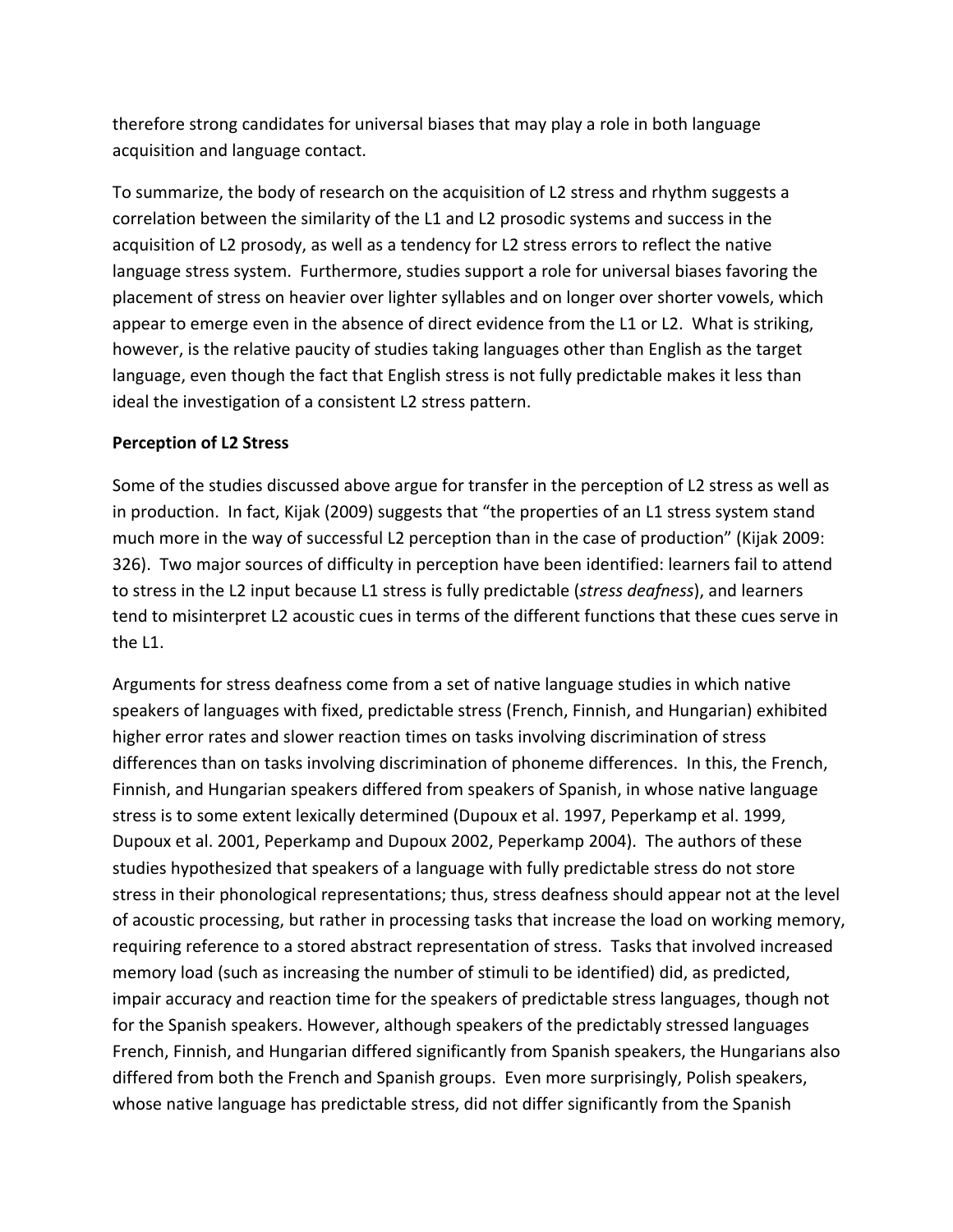speakers in their ability to hear stress differences. In a follow up study, Peperkamp et al. (2010) confirmed that Polish speakers fell into an intermediate category between speakers of languages with nonpredictable stress and speakers of predictably stressed L1s French, Finnish, and Hungarian, She attributed this to the fact that Polish does have some lexical exceptions to the general pattern of penultimate stress, therefore defining stress deafness as gradient, correlating with the degree of predictability of stress in the speaker's language.

If stress deafness persists in an L2, we expect that speakers of languages with fully predictable stress should have difficulty accurately perceiving L2 stress. However, this is not necessarily the case. In Kijak's (2009) study, speakers of Czech, which has regular word-initial stress, performed very well in the perception of Polish stress, which is similarly predictable but falls in a different position. Kijak explains this result by pointing out that stress may serve functions other than signaling lexical contrasts: "stress fulfills an important 'demarcative' function which has been shown to be crucial in speech segmentation" (Kijak 2009: 320). Thus, Czech speakers would have good reason to attend to stress in their L1, as it can help them in segmenting the continuous acoustic stream into words (see Jusczyk 1997 on stress in child language acquisition). One might then ask why French speakers should not also attend to stress, where word-final stress could be expected to aid in segmentation. However, the analysis of final prominence in French as reflecting stress has been challenged by a number of researchers who argue that final prominence reflects an intonational accent assigned not to individual words but to the final syllable of a phrase (e.g. Jun and Fougeron 2002). In this case, the prosodic systems of French and Czech are crucially different.

Additional support for the claim that listeners do attend to stress which serves a demarcative function comes from loanword adaptation, where Languages with fixed word-edge stress often truncate stress-peripheral material. For example, the initially-stressed Spanish word *ígado* 'liver' is adapted into Huave (spoken in Mexico), a language with word-final stress, as *ik.* Broselow (2009) argues that the Huave speakers, for whom stress always signals the final syllable of a word, have assumed that material following the stress belongs to a different word (though see Kang 2010). Additional evidence that learners' segmentation of L2 strings into words is affected by L1 patterns is provided by Altenberg (2005), who showed that Spanishspeaking learners of English were significantly worse than native English speakers at identifying the position of word break in phrases such as *keep sparking* and *keeps parking*, finding it difficult to use cues to word position (such as aspiration) that are not relevant in their L1 (see also Broselow 1984/1987).

If a pattern of fully predictable word stress in L1 might interfere with learners' ability to attend to L2 stress, what of the absence of stress in the native language? Here, as with production, evidence suggests that the distance between the L1 and L2 plays a role. For example, Guion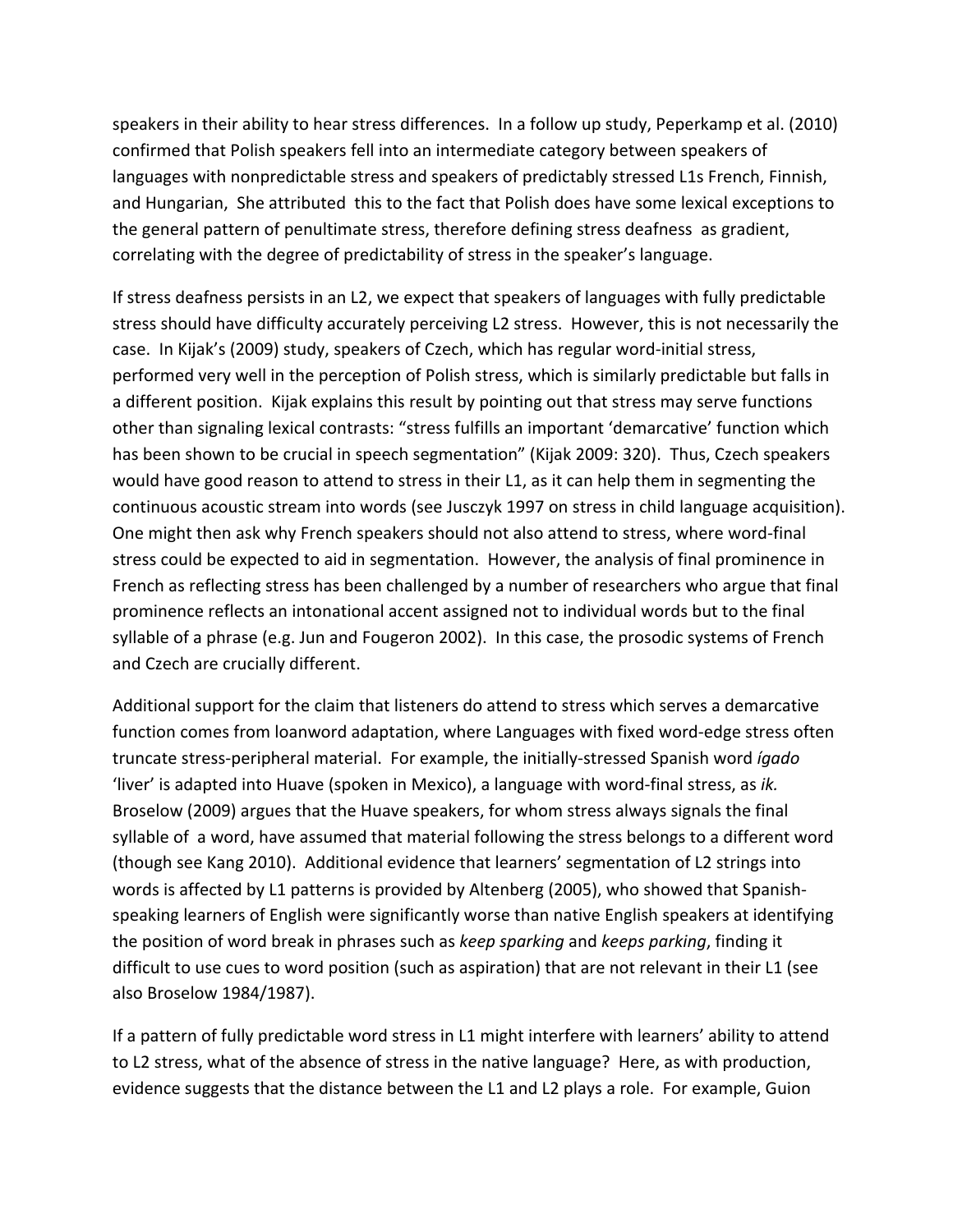(2005) found that Korean-English bilinguals were less like English L1 speakers in their perception of English stress than were Spanish-English bilinguals, presumably because Korean is not a stress-based language. Similarly, in Kijak's (2009) study of the perception of Polish L2, Mandarin speakers showed very poor perception, a result she attributes to the lack of overlap between cues for Polish stress and the acoustic cues that are important in the prosodic system of Mandarin. This hypothesis is bolstered by other studies suggesting that speakers are biased by their L1 to ignore acoustic cues that are crucial in the L2 but serve a different function (or no function) in their L1. In an investigation of Mandarin and English speakers' judgments of stress position in English words like DEsert/deSERT, Zhang and Francis (2010) found that the two groups differed in their weighting of four main cues to stress (vowel quality, pitch, duration, and intensity), with Mandarin speakers ignoring intensity cues when vowel quality cues were available.

Stress in English may function not only as a feature of words but as an indication of the relationships among words (*BLACKberry* vs. *black BERRY*). As with word stress, speakers of other languages may have difficulty interpreting the acoustic cues signaling these relationships. Nguyen et al. (2008) investigated the ability of speakers of Vietnamese (a tone language) to discriminate English compounds, which typically assign greater prominence to the initial constituent (*BLACKberry*), vs. phrases, which normally assign prominence to the phrase-final head (*black BERRY*). Pitch and duration were manipulated to determine which cues listeners used in their discrimination. Nguyen et al. found that beginning learners were not able to discriminate compounds from phrases using duration alone, because duration is not distinctive in Vietnamese. However, the Vietnamese speakers were more successful in discriminating phrases differing in the position of the focus, which is signaled in English by an intonational pitch accent on the focused element. For phrases with broad focus (*What is this? It's a black BERRY*) vs. phrases with narrow focus on the adjective (*It's not green, it's a BLACK berry*), the Vietnamese speakers "had no problem in manipulating the  $f_0$  and intensity contrastive levels on the accent-bearing syllables as a result of positive transfer from lexical tonal pitch."

Loanword adaptation offers additional examples in which the acoustic cues of a foreign language are interpreted through the filter of the L1. Words borrowed from stress languages into tone languages are most commonly assigned high tone to on the source word stressed syllables (e.g., Yoruba *to<sup>M</sup>MA<sup>H</sup>to<sup>L</sup>, gua<sup>M</sup>ran<sup>M</sup>TEE<sup>H</sup>, Kang 2010), suggesting that cues associated* with stress in the lending language are interpreted as an indication of high tone in the borrowing language. A similar phenomenon was demonstrated by Chen (2007) for Mandarinspeaking learners of Spanish, who tended to interpret Spanish words with stress on the penultimate syllable as having a lexical rising tone on the stressed syllable and a falling tone on the following syllable.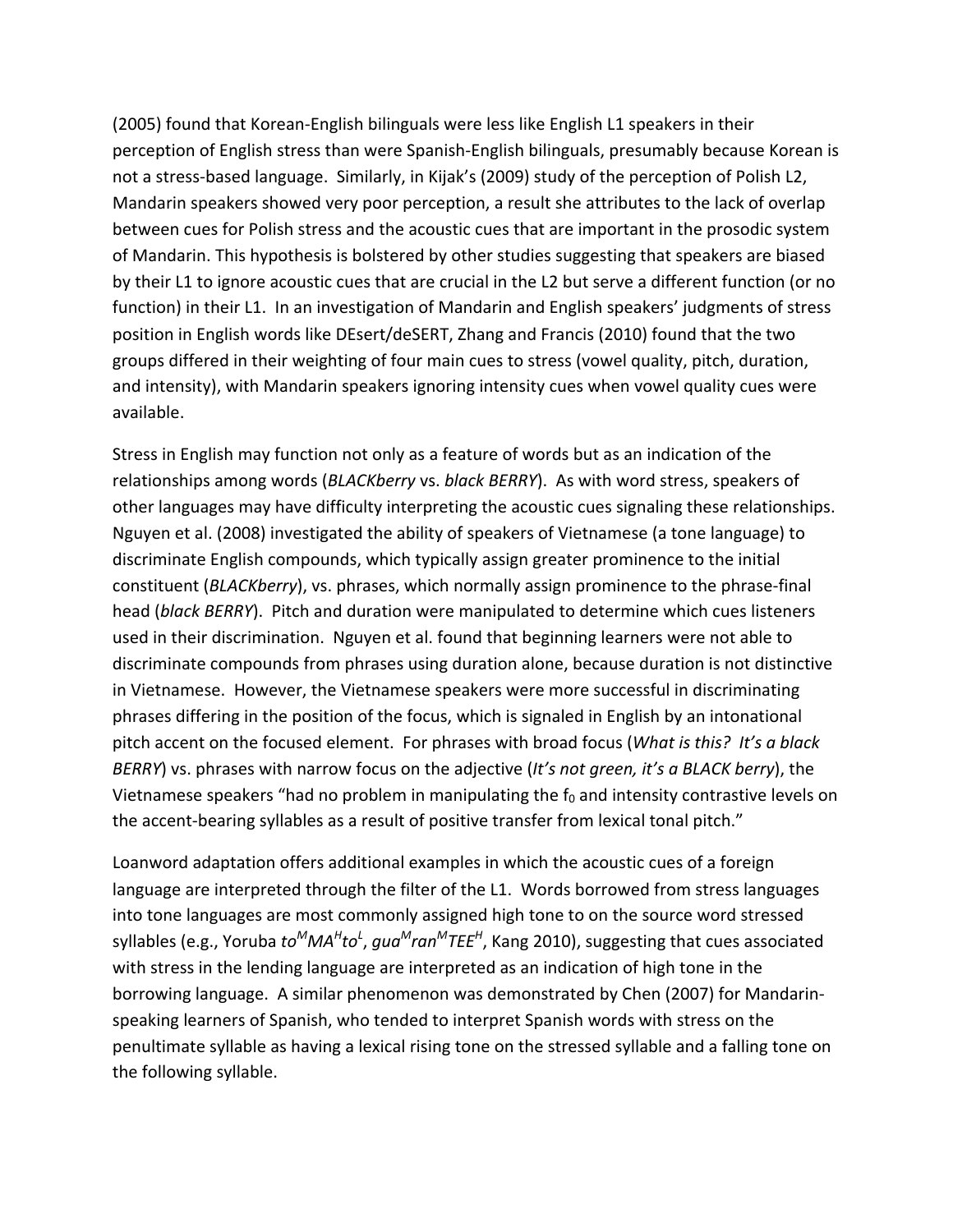In addition to differences related to L1 (Spanish, Korean, and Thai), a series of studies (Guion et al. 2004, Guion 2005, Wayland et al. 2006) found systematic differences between early and late learners of English. Early learners were similar to native speakers in recognizing the influence of syllable structure and noun-verb differences on stress, while "late learners of English may rely more heavily on word-by-word learning of stress patterns and are less likely to abstract generalities about stress placement by syllable structure and lexical class" (Wayland et al.: 298). However, Davis and Kelly (1997) found that speakers of 14 different L1 backgrounds did show awareness of the preferred noun-verb stress patterns in English (as in noun *REcord* vs. verb *reCORD)*. Participants who were asked to create an English sentence using a pseudo word tended to use bisyllabic words with initial stress as nouns and with final stress as verbs, and were faster and more accurate in classifying actual words as nouns or verbs when the stress pattern conformed to the preferred structure for that category. They conclude that "Despite large individual differences in native language, age of arrival in the United States, and years of exposure to English, nonnative speakers have learned the English noun-verb stress difference" (Davis and Kelly 2006: 457).

The question of the level of attainment that learners can be expected to reach is still very much an open one. In a survey of L2 stress research, van der Pas and Zonneveld (2004: 125) claim that "despite more optimistic claims, the bulk of this literature fails to demonstrate that [parameter] resetting may occur." While numerous studies demonstrate some degree of success in mastering L2 stress, it is difficult to determine whether these successes represent acquisition of the L2 grammar, particularly when the L2 is English, in which stress is partially lexically determined. Even in studies using pseudo words (Guion et al. 2004, Guion 2005, Wayland et al. 2006), which would seem to avoid the possibility that learners are simply relying on their knowledge of individual words, a major determinant of L2 stress position was the phonological similarity of the pseudo word to existing English words. In parameter-setting models of L2 stress acquisition, no consensus has emerged on whether particular parameters are more or less amenable to resetting, though Pater (1997) suggests that L2 restrictions on foot size and foot headedness may be learned before other parameter settings. Although the Optimality Theory literature offers explicit models of the interplay between linguistic data and constraint ranking (or reranking from the L1 grammar), we are not aware of attempts to test these models against a body of L2 stress data.

## 5.2 Acquisition of Tone, Pitch Accent, and Intonation

Studies on the acquisition of L2 tone, pitch accent, and intonation are relatively rare. Wang, Jongman, and Sereno (2006) review several studies on the production of Mandarin tones by English-speaking learners, showing high rates of error in tone production by English speakers. Ioup and Tansomboom (1987) studied the production of both tone and segmental aspects of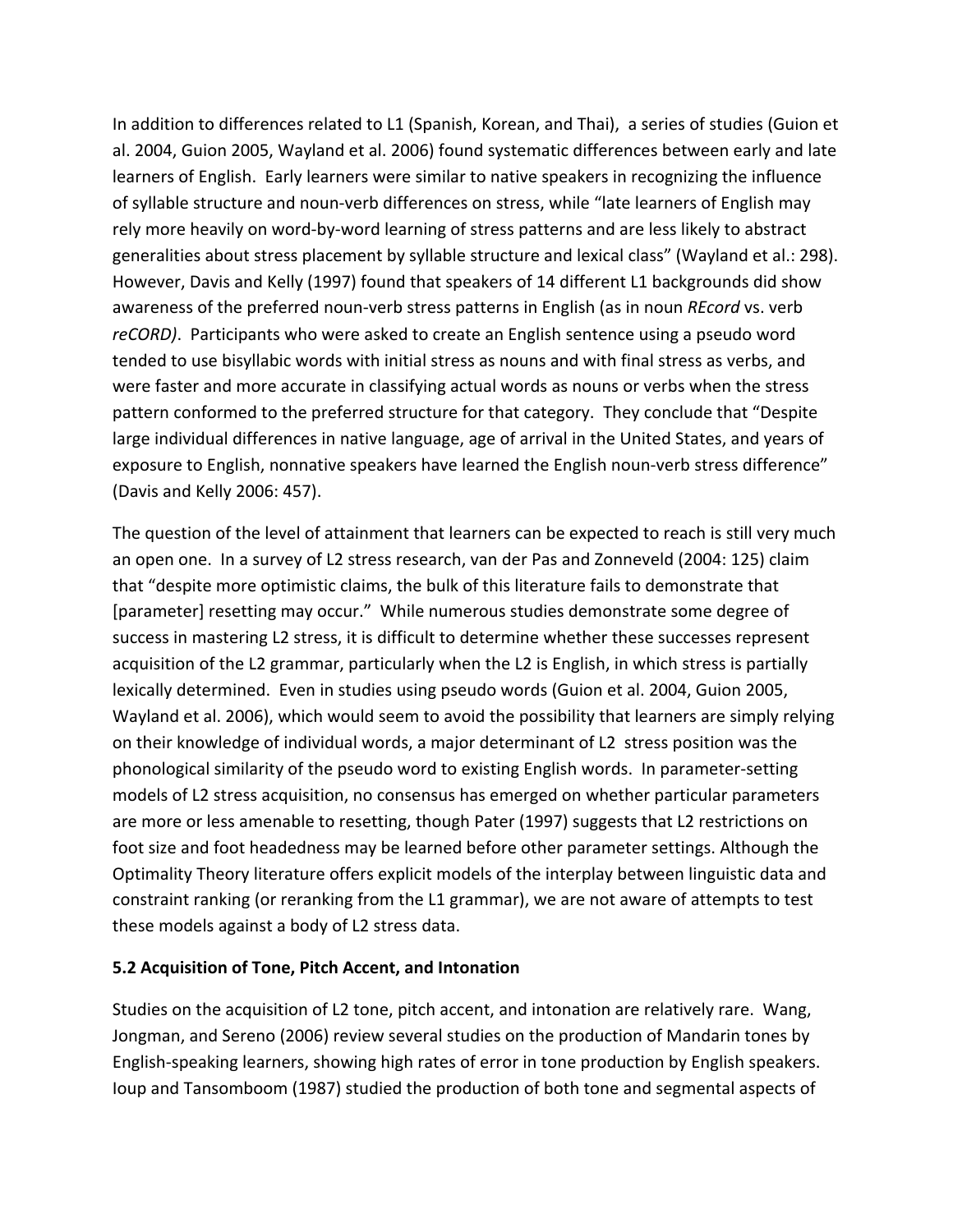Thai by four adult second language learners and four children, two of whom were learning Thai as a second language. They found that tone was one of the last aspects of Thai to be mastered by the adult learners but one of the earliest for the children learning Thai, either as L1 or L2.

Studies of cross-language tone perception involving participants who do not know the foreign language can be taken to offer some insight into the initial state for language learning. Such studies suggest that an L1 system in which pitch is used to realize lexical contrasts confers some advantage in tone perception; for example, Lee et al. (1996) found that native speakers of Cantonese performed better than English speakers in identifying pairs of Mandarin syllables as same or different in tone, even though the Cantonese tone inventory is different from that of Mandarin. Similarly, So and Best (2010) found that native speakers of Hong Kong Cantonese (a tone language) and Japanese (a pitch accent language) outperformed English speakers in identifying the tones of Mandarin syllables. However, the Cantonese speakers were actually disadvantaged in some respects by their L1 knowledge; the Mandarin tones that they found most difficult to discriminate were those that fell within the range of a single tone category in Cantonese, a pattern reminiscent of equivalence classification in the perception of phonemes. The error patterns of the Cantonese speakers were quite distinct from those of the Japanese and English speakers, whose error rate correlated more closely with the inherent acoustic similarity of the tonal pairs. Apparently, "the effect of linguistic experience is more related to the constraints of the phonological systems of listeners' native languages than the degree of tonality use" (So and Best 2010: 290).

One type of equivalence classification involves mapping pitch cues used for lexical contrasts in the L1 in terms of the intonational patterns of the L2. So and Best (2010) found evidence that English speakers were significantly less accurate in identifying Mandarin Tone 4 than were speakers of Cantonese (a tone language) and Japanese (a pitch accent language), and that Tone 4 was identified less accurately than the other tones. Since Mandarin Tone 4 is a falling contour similar to the intonation contour typically found at the end of English statements, it seems likely that English speakers assimilated this lexical tone to an L1 intonational contour. Consistent with this, Broselow, Hurtig, and Ringen (1987) found that for English speakers who received training in identifying the four Mandarin tones, identification of Tone 4 was significantly less accurate when Tone 4 occurred in final than in non-final positions, where it is less likely to be confused with a sentence-final declarative fall. Furthermore, the most frequent error involved (mis)identification of Tone 4 in final position as the high level Tone 1, presumably because English listeners take the falling pitch of Tone 4 to be associated with the sentencefinal intonation and interpret only the high starting point of the syllable as signaling the lexical tone.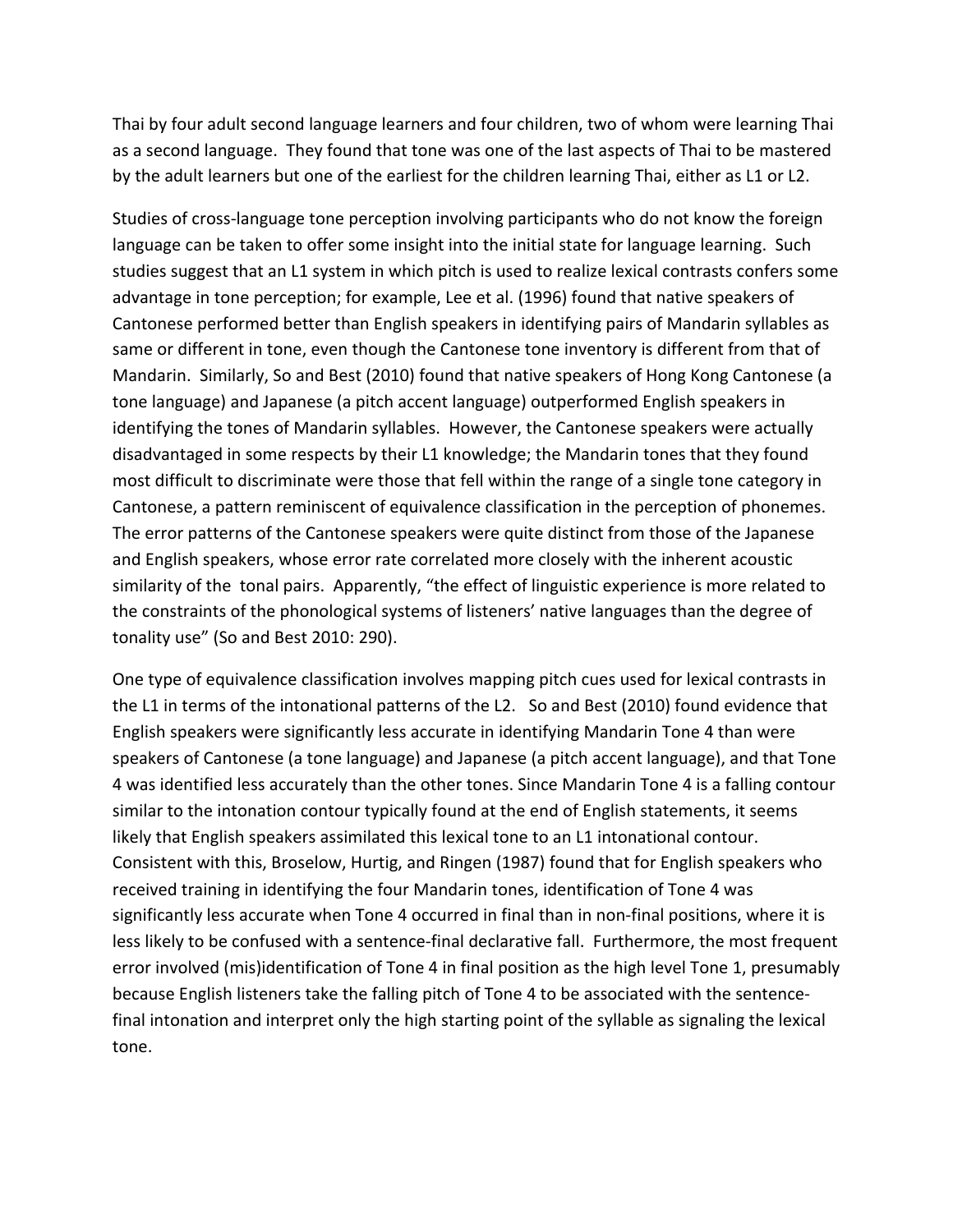Even where the L1 and L2 have similar uses of pitch, interference may emerge when the meanings of intonation contours differ in the two languages. In tasks designed to determine how English-speaking learners of Portuguese and Portuguese-speaking learners of English interpreted L2 intonational contours, Cruz-Ferreira (1987) found that where the same meaning was conveyed by similar intonational contours in L1 and L2 the learners in both groups performed similarly to native speakers. Learners had difficulty, however, in cases where the match between meaning and intonation differed in L1 and L2.

A second source of interference may come from differences in the phonetic realization of pitch contours. Mennen (2004) studied two languages with relatively similar intonational systems, Dutch and Modern Greek. In both, declarative intonation includes a (non-final) rise (LH\*), but the languages differ in the alignment of the highest point of the rise: in Dutch, the peak occurs on the accented syllable, while in Greek, the peak occurs following the accented syllable. Comparison of Dutch and Greek sentences produced by L1 Dutch and L1 Greek speakers revealed that four out of five speakers produced patterns of peak alignment that differed from both L1 Greek and L1 Dutch, suggesting that learners had developed an interlanguage system intermediate between the L1 and the L2.

## **5. Summary**

Much research in L2 sound patterns has focused on whether L2 acquisition patterns should be understood as effects of L1 transfer or of universal preferences for particular linguistic structures; whether acquisition patterns should be explained at the level of abstract phonology or at a phonetic level; and whether patterns in L2 production correlate with patterns in L2 perception. Our goal in this chapter was to demonstrate that although these questions have provided a productive program for L2 research, the dichotomies they presuppose are overly simplistic. The literature has provided both plausible examples of transfer from the native language and emergent patterns that appear not to be motivated by input from either L1 or L2. Similarly, some L2 patterns seem to be well explained with reference to abstract phonological structures while others can only be explained as effects of phonetic salience and/or articulatory ease; furthermore, since much recent work in phonology assumes that the constraints of the phonological grammar are grounded in phonetics (e.g., Hayes et al. 2004), the boundary between the two components is increasingly blurred. Nor has a simple explanation of the relationship between production, perception, and lexical representations emerged, with accurate perception appearing to lag production in some areas and to precede it in others. Clearly, L2 speech represents a complex interplay of numerous factors, and despite many advances, no model has yet emerged to provide a fully comprehensive and predictive account of the patterns found in segmental and prosodic L2 speech. Furthermore, much work remains to be done. There is a regrettable dearth of studies charting longitudinal development, particularly the development of L2 prosody. Sorely needed are more studies of L2 stress that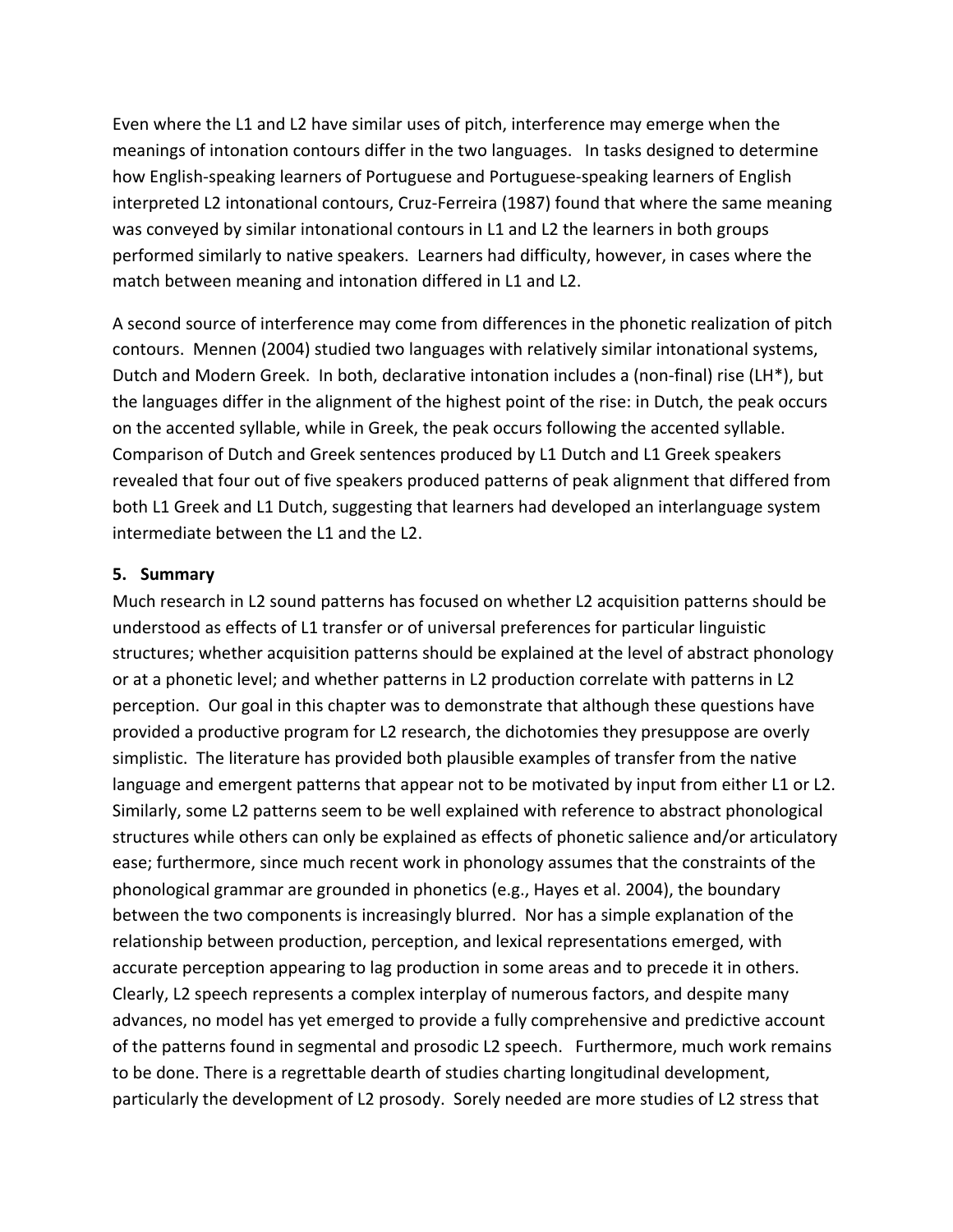take languages other than English as their L2, studies that investigate production and perception simultaneously, and studies that tap into both auditory and lexical levels.

However, there are grounds for considerable optimism, as methodological advances in the field of language study transform the way research into L2 sound acquisition is conducted (Schmid and Dusseldorp 2010). Behavioral probes such as eye-tracking methods and neurolinguistic tools, in particular ERP studies, provide fine-grained temporal information concerning the time course of L2 speech processing (Escudero et al. 2008; Strange and Shafer 2008), and the availability of ultrasound imaging and electropalatography allow direct observation of articulatory patterns (Gick et al. 2008; Mennen et al. 2010). And while the role of input in L2 acquisition has always been recognized (e.g., Young-Scholten 1994), increasingly large databases and increasingly sophisticated search tools may make possible the discovery of statistical tendencies in L2 input that might not otherwise be apparent (e.g., Guion et al. 2003), and developments in modeling statistically driven acquisition (Boersma and Hayes 2001; Hayes and Wilson 2008; Albright 2009) may shed light on the extent to which L2 patterns which are seemingly unmotivated by L1 or L2 data may be accounted for by the L2 learners' probabilistic knowledge of the learning data (Wilson and Davidson, to appear). Furthermore, artificial grammar learning experiments (e.g., Carpenter 2010), by allowing experimenters to strictly control access to learning input, provide a tool to determine whether typological tendencies reflect genuine learning biases or simply a function of linguistic change (e.g., Blevins 2004). Finally, within Optimality Theory, explicit models have been offered to describe the mapping from the acoustic signal to phonological representations (e.g., Escudero and Boersma 2004, Escudero 2009), an area long neglected in formal theories of phonology. Inevitably, new paradigms will emerge in this swiftly evolving field to offer fresh perspectives on the perennially intriguing problems posed by second language speech patterns.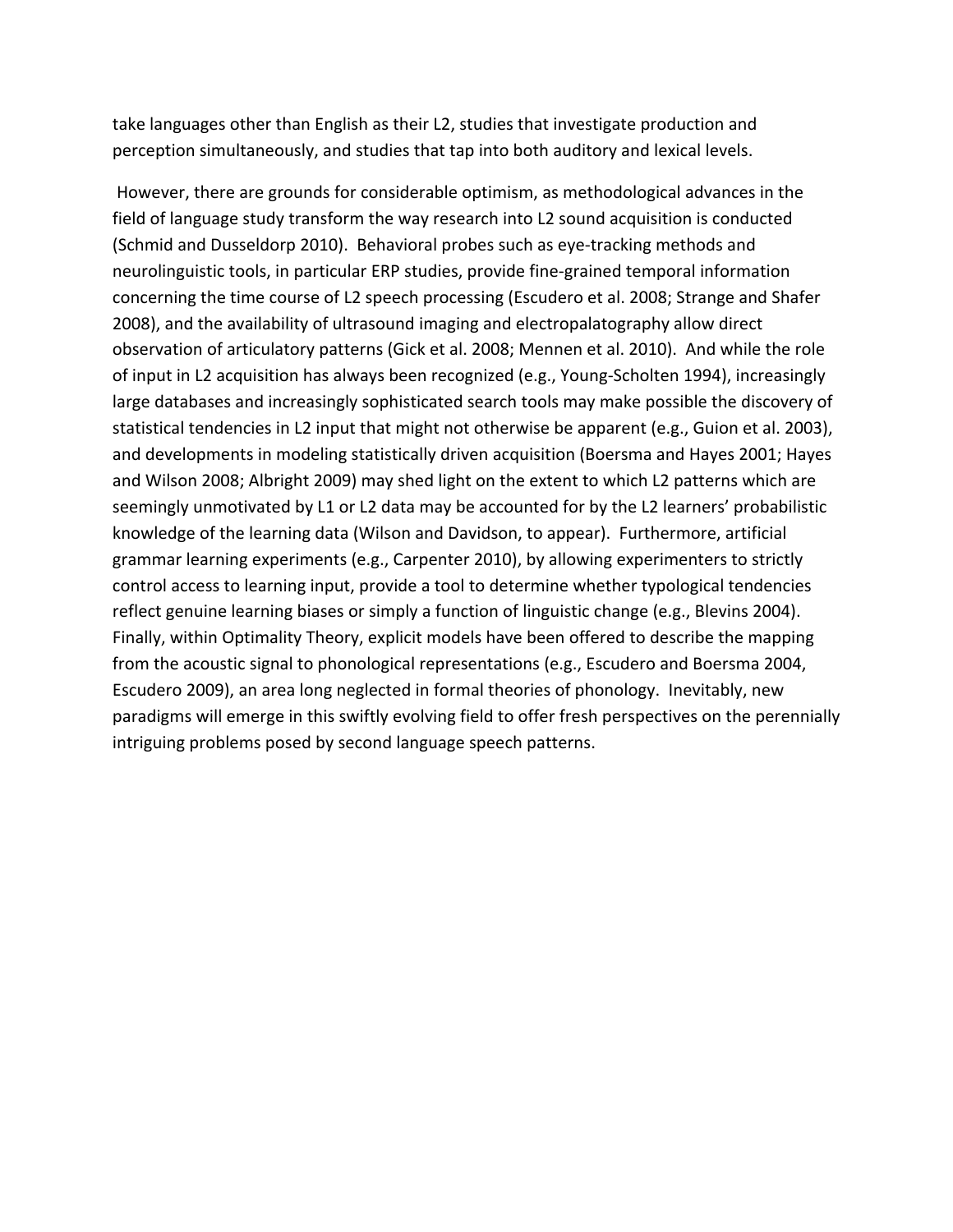## **References**

- Albright, A. 2009. Feature-based generalisation as a source of gradient acceptability. *Phonology* 26: 9\41.
- Altenberg, E. 2005. The perception of word boundaries in a second language. *Second Language Research+*21:\$325\58.
- Altmann, H. 2006. *The perception and production of second language stress: a cross-linguistic* experimental study. PhD Thesis, University of Delaware.
- Antoniou, M., Best, C. T., Tyler, M. D., and Kroos, C. 2010. Language context elicits native-like stop voicing in early bilinguals' productions in both NL and L2. *Journal of Phonetics* 38: 640-53.
- Aoyama, K, Flege, J. E., Guion, S. G., Akahane-Yamada, R., and Yamada, T. 2004. Perceived phonetic dissimiliarity and L2 speech learning: the case of Japanese /r/ and English /l/ and /r/. *Journal of Phonetics* 32: 233-50.
- Aoyama, K. and Guion, S. 2007. Prosody in second language acquisition: An acoustic analysis on duration and F0 range. In Bohn, O.-S. and Munro, M. J., pp. 281-97.
- Archibald, J. 1993. Language learnability and L2 phonology: The acquisition of metrical *parameters.* Dordrecht: Kluwer.
- Archibald, J. 1994. A formal model of learning L2 prosodic phonology. Second Language *Research+*10:\$215\40.
- Archibald, J. 1995. The acquisition of stress. In Archibald J., 81-109.
- Archibald, J. (ed.) 1995. *Phonological acquisition and phonological theory*. New Jersey: L. Erlbaum Associates.
- Archibald, J. 1997. The acquisition of English stress by speakers of nonaccentual languages: lexical storage versus computation of stress. Linguistics 35: 167-81.
- Archibald, J. 1998. Second language phonology. Amsterdam/Philadelphia: John Benjamins.
- Archibald, J. (ed.) 2000. Second language acquisition and linguistic theory. Oxford: Blackwell.
- Archibald, J. 2005. Second language phonology as redeployment of NL phonological knowledge. *Canadian+Journal+of+Linguistics+*50: 285\314.
- Archibald, J. 2009. Phonological feature re-assembly and the importance of phonetic cues. Second Language Research 25: 231-33.
- Bates, E., Tan, L., and Tzeng, O. (eds.) 2006. *Handbook of East Asian psycholinguistics, volume 1: Chinese. Cambridge: Cambridge University Press.*
- Berent, I., Lennertz, T., Jun, J., Moreno, M. A., and Smolensky, P. 2008. Language universals in human brains. Proceedings of the National Academy of Science 105: 5321-25.
- Berent, I., Lennertz, T., Smolensky, P., and Vaknin-Nusbaum, V. 2009. Listeners' knowledge of phonological universals: evidence from nasal clusters. *Phonology* 26: 75-108.
- Best, C. 1995. A direct realist view of cross-language speech perception. In Strange, W., pp. 171–204.
- Best, C. T. and Hall, P. A. 2010. Perception of initial obstruent voicing is influence by gestural organization. *Journal of Phonetics* 38: 109-26.
- Blevins, J. 2004. *Evolutionary phonology: The emergence of sound patterns*. Cambridge: Cambridge University Press.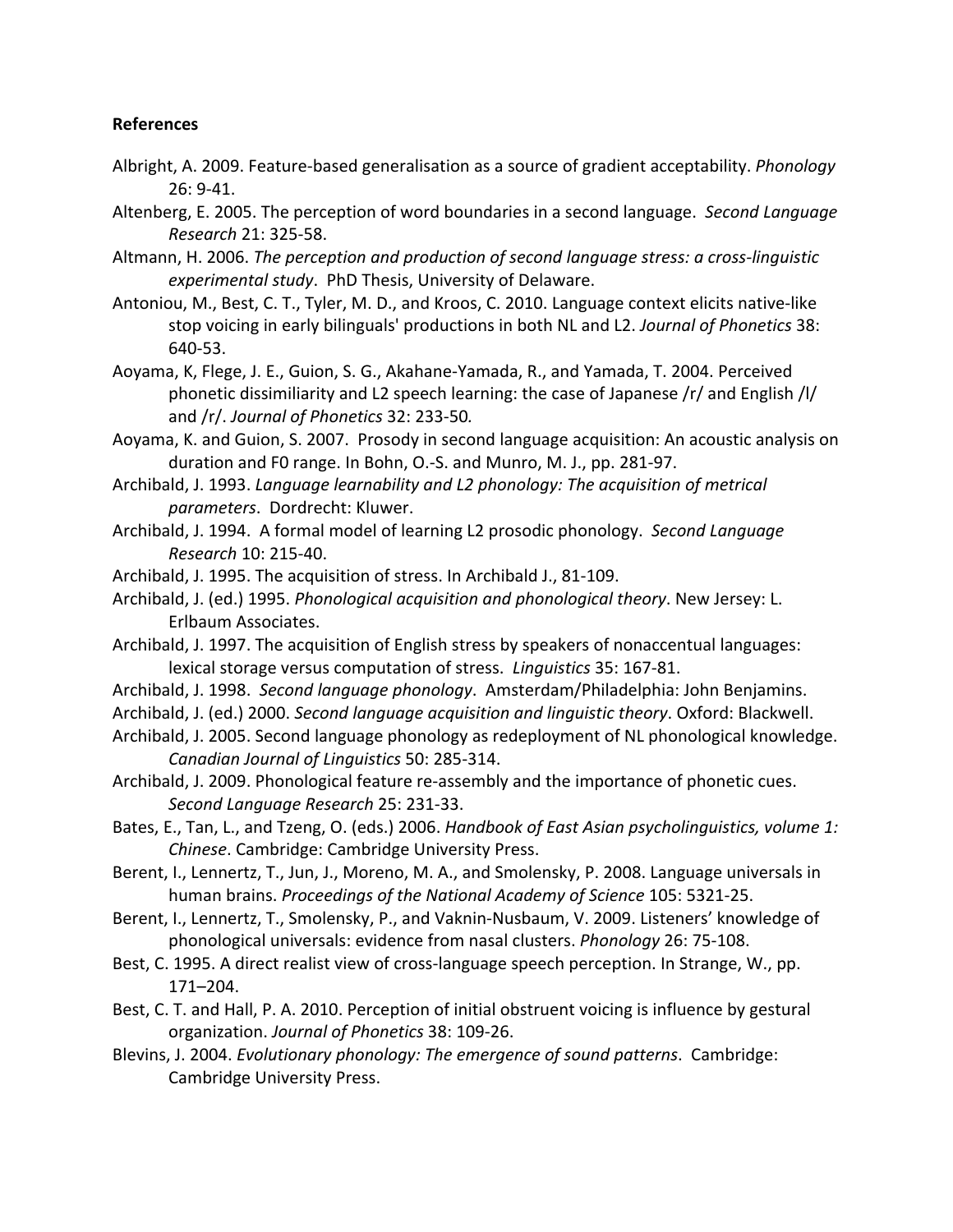- Boersma, P. and Hamann, S. (eds.) 2009. *Phonology in perception*. Berlin and New York: Mouton de Gruyter.
- Boersma, P. and Hayes, B. 2001. Empirical Tests of the Gradual Learning Algorithm. *Linguistic Inquiry* 32:\$45\86.
- Bohn, O.-S. 1995. Cross-language speech perception in adults: First language transfer doesn't tell it all. In Strange, W.,  $pp.279-304.$
- Bohn, O.-S. and Munro, M. J. (eds.) 2007. *The role of language experience in second-language* speech learning: In honor of James Emil Flege. Amsterdam: John Benjamins.
- Bradlow, A. R. 2008. Training non-native language sound patterns: Lessons from training Japanese adults on the English /ɹ/-/l/ contrast. In Edwards, J. G. H. and Zampini, M. L., pp. 287-308.
- Bradlow, A. R., Akahane-Yamada, R., Pisoni, D. B., and Tohkura, Y. 1999. Training Japanese listeners to identify English /r/ and /l/: Long-term retention of learning in perception and production. Perception and Psychophysics 61: 977-85.
- Bradlow, A. R., Pisoni, D. B., Yamada, R. A., and Tohkura, Y. 1997. Training Japanese listeners to identify English /r/ and /l/: IV. Some effect of perceptual learning on speech production. *Journal of the Acoustical Society of America* 101: 2299-310.
- Brannen, K. 2002. The role of perception in differential substitution. *Canadian Journal of Linguistics/Revue+Canadienne+de+Linguistique* 47:\$1–46.
- Broselow, E. 2004. Unmarked structures and emergent rankings in second language phonology. *International+Journal+of+Bilingualism+*8:\$51\65.
- Broselow, E. 1984. An investigation of transfer in second language phonology. *International Review of Applied Linguistics* 22, 253-269. Reprinted in Ioup, G. and Weinberger, S., pp. 261-278.
- Broselow, E. 2009. Stress adaptation in loanword phonology: perception and learnability. In Boersma, P. and Hamann and S., pp. 191-234.
- Broselow, E., Chen, S., and Wang, C. 1998. The emergence of the unmarked. *Studies in Second* Language Acquisition 20: 251-78.
- Broselow, E. and Finer, D. 1991. Parameter setting in second language phonology and syntax. *Second+Language+Research+*7:\$35\59*.+*
- Broselow, E., Hurtig, R., and Ringen, C. 1987. The perception of second language prosody. In Ioup, G. and Weinberger, S., pp. 350-62.
- Brown, C. 2000. Speech perception and phonological acquisition. In Archibald, J., pp. 4-63.
- Cardoso, W. 2007. The variable development of English word-final stops by Brazilian Portuguese speakers: A stochastic Optimality theoretic account. *Language Variation and Change* 19: 219-48.
- Carpenter, A. 2010. A naturalness bias in learning stress. *Phonology* 27: 345-92.
- Cebrian, J. 2006. Experience and the use of non-native duration in L2 vowel categorization. *Journal+of+Phonetics+*34:\$372\87.
- Chen, Y. 2007. From tone to accent: the tonal transfer strategy for Chinese L2 learners of Spanish. Proceedings of ICPhS XVI: 1645-8.
- Colantoni, L. and Steele, J. 2007. Acquiring /ʁ/ in context. *Studies in Second Language Acquisition+*29:\$381\406.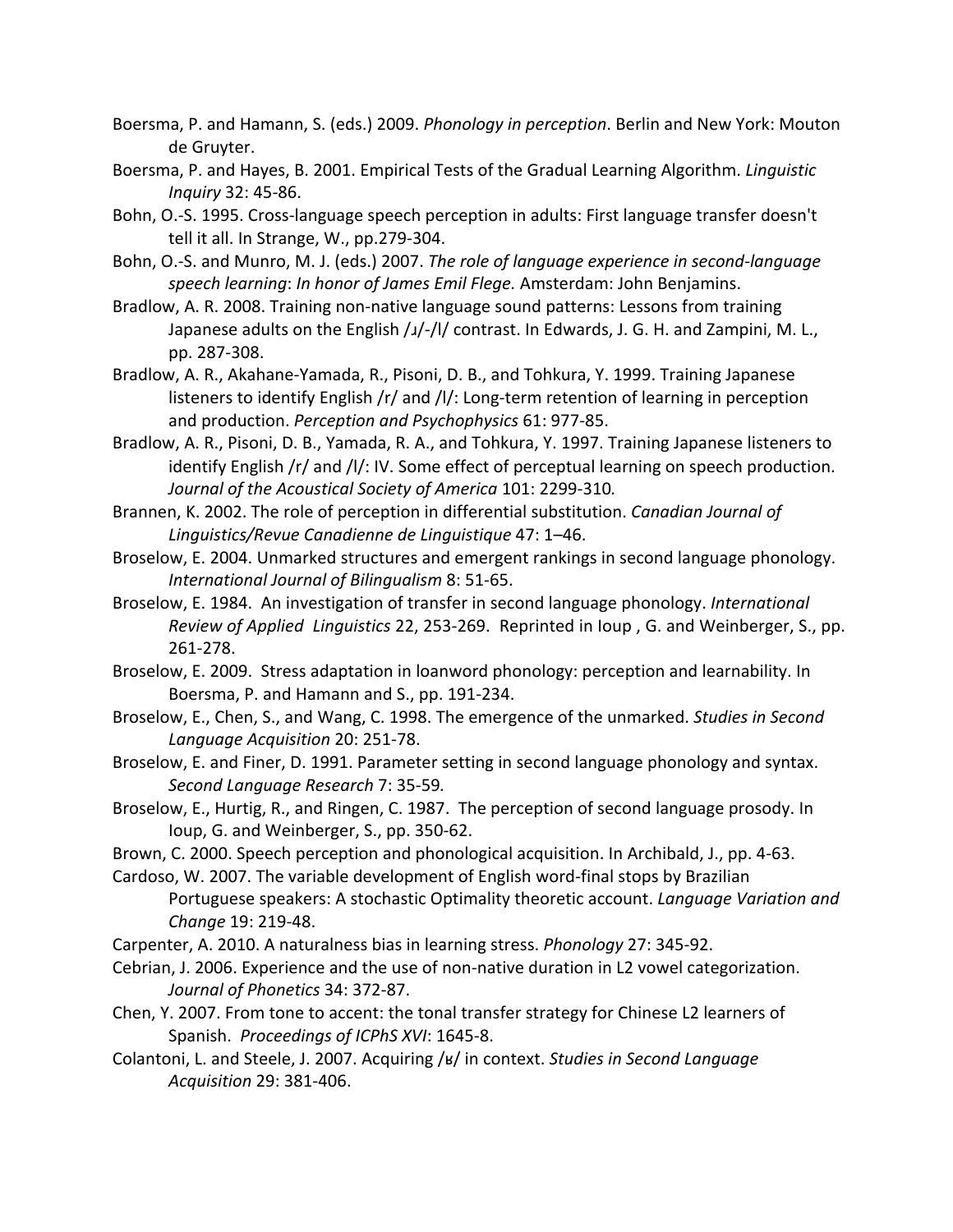- Cruz-Ferreira, M. 1987. Non-native interpretive strategies for intonational meaning: An experimental study. In James, A. and Leather, J. (eds.), pp. 102-20.
- Curtin, S., Goad, H., and Pater, J. 1998. Phonological transfer and levels of representation: the perceptual acquisition of Thai voice and aspiration by English and French speakers. Second Language Research 14: 389–405.
- Cutler, A., Weber, A., Otake, T. 2006. Asymmetric mapping from phonetic to lexical representations in second-language listening. *Journal of Phonetics* 34: 269-84.
- Dauer, R. M. 1983. Stress-timing and syllable-timing reanalyzed. *Journal of Phonetics* 11: 51-62.
- Davidson, L. 2010. Phonetic bases of similarities in cross-language production: Evidence from English and Catalan. *Journal of Phonetics* 38: 272-88.
- Davidson, L., Shaw, J., and Adams, T. 2007. The effect of word learning on the perception of non-native consonant sequences. Journal of the Acoustical Society of America 122: 3697-709.
- Davis, S. M. and Kelly, M. H. 1997. Knowledge of the English noun-verb stress difference by native and nonnative speakers. Journal of Memory and Language 35: 445-60.
- de Jong, K. J., Hao, Y.-C., Park, H. 2009. Evidence for featural units in the acquisition of speech production skills: Linguistic structure in foreign accent. *Journal of Phonetics* 37: 357-73.
- de Jong, K. J., Silbert, N., and Park, H. 2009. Segmental generalization in second language segment identification. *Language Learning* 59: 1-31.
- Dehaene-Lambertz, G., Dupoux, E., and Gout, A. 2000. Electrophysiological correlates of phonological processing: A cross-linguistic study. Journal of Cognitive Neuroscience 12: 635-47.
- deLacy, P. 2006. Markedness: Reduction and preservation in phonology. Cambridge: Cambridge University Press.
- de Lacy, P. (ed.) 2007. *The Cambridge Handbook of Phonology*. Cambridge: Cambridge University Press.
- Dupoux, E., Pallier, C., Kakehi, K., and Mehler, J. 1999. Epenthetic vowels in Japanese: a perceptual illusion? Journal of Experimental Psychology: Human Perception and *Performance+*25:\$1568–78.
- Dupoux, E., Pallier, C., Sebastián-Gallés, N., and Mehler, J. 1997. Destressing 'deafness' in French? Journal of Memory and Language 36: 405-21.
- Dupoux, E., Peperkamp, S., and Sebastian-Galles, N. 2001. A robust method to study stress 'deafness'. Journal of the Acoustical Society of America 110: 1606-18.
- Dupoux, E., Sebastian-Galles, N., Navarete, E., and Peperkamp, S. 2008. Persistent stress 'deafness': The case of French learners of Spanish. *Cognition* 106: 682-706.
- Eckman, F. R. 1977. Markedness and the Contrastive Analysis Hypothesis. *Language Learning* 27: 315-30.
- Eckman, F. R. 2004. From phonemic differences to constraint rankings: Research on second language phonology. Studies in Second Language Acquisition 26: 513-549.
- Eckman, F. R. 2008. Typological markedness and second language phonology. In Edwards, J. G. H. and Zampini, M. L., pp. 95-115.
- Eckman, F. R. and Iverson, G. K. 1993. Sonority and markedness among onset clusters in the interlanguage of ESL learners. Second Language Research 9: 234-52.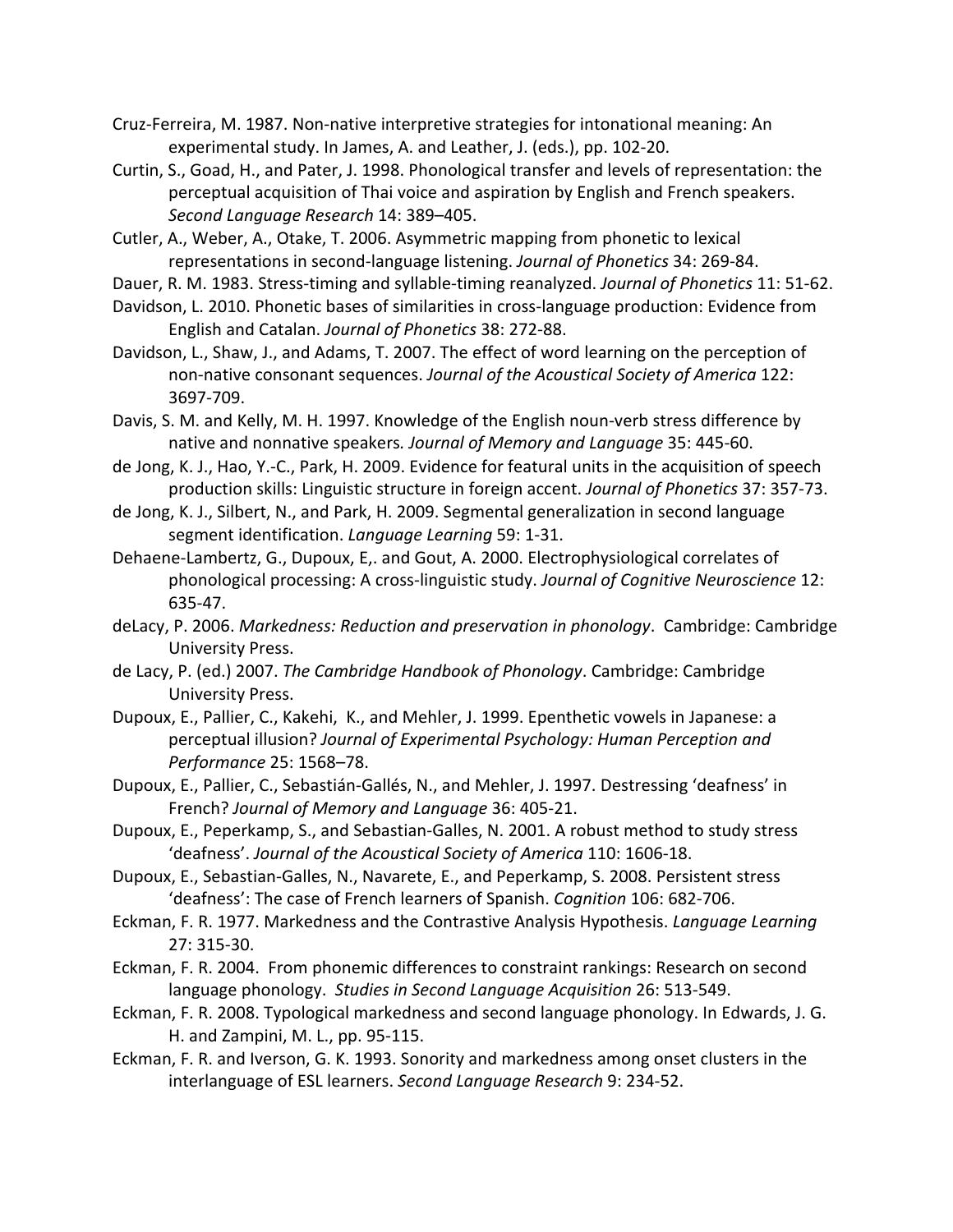- Eckman, F. R., Iverson, G. K., Fox, R. A., Jacewicz, E. and Lee, S. 2003. Perception and production in the acquisition of L2 phonemic contrasts. *Second Language Research* 19: 169-208.
- Edwards, J. G. H. and Zampini, M. L. (eds.) 2008. *Phonology and second language acquisition.* John Benjamins: Amsterdam.
- Escudero, P. 2009. The linguistic perception of SIMILAR L2 sounds. In Boersma, P. and Hamann, S., pp. 151-190.
- Escudero, P., Benders, T., and Lipski, S. C. 2009. Native, non-native and L2 perceptual cue weighting for Dutch vowels: The case of Dutch, German, and Spanish listeners. *Journal of+Phonetics+*37:\$452\65.
- Escudero, P., and Boersma, P. 2004. Bridging the gap between L2 speech perception research and phonological theory. Studies in Second Language Acquisition 26: 551-85.
- Escudero, P., Hayes-Harb, R., and Mitterer, H. 2008. Novel second-language words and asymmetrical lexical access. *Journal of Phonetics* 36: 345-60.
- Flege, J. E. 1987. The production "new" and "similar" phones in a foreign language: Evidence for the effect of equivalence classification. *Journal of Phonetics* 15: 47-65.
- Flege, J. E. 1991. Age of learning affects the authenticity of voice-onset time (VOT) in stop consonants produced in a second language. *Journal of the Acoustical Society of America* 89: 395-411.
- Flege, J. E. 1995. Second language speech learning theory, findings, and problems. In Strange, W., pp. 233-77.
- Flege, J. and Bohn, O.-S. 1989. An instrumental study of vowel reduction and stress placement in Spanish-accented English. Studies of Second Language Acquisition 11: 35-62.
- Flege, J., Bohn, O-S., & Jang, S. (1997). The effect of experience on nonnative subjects' production and perception of English vowels. *Journal of Phonetics*, 25, 437-70.
- Flege, J. and Davidian, R. 1984. Transfer and developmental processes in adult foreign language speech production. Applied Psycholinguistics 5: 323-47.
- Flege, J., McCutcheon, J. and Smith S. 1987. The development of skill in producing word final English stops. Journal of the Acoustical Society of America 82: 433-47.
- Flege, J., Bohn, O.-S., and Jang, S. 1997. The effect of experience on nonnative subjects' production and perception of English vowels. *Journal of Phonetics* 25: 437-70.
- Flynn, S., Martohardjono, G., and O'Neil, W. (eds.) 1998. *The Generative study of language* acquisition. Mahwah, NJ: Lawrence Erlbaum.
- Fowler, C. A., Sramko, V., Ostry, D. J., Rowland, S. A., Hallé, P. 2008. Cross language phonetic influences on the speech of French-English bilinguals. *Journal of Phonetics* 36: 649-63.
- Gick, B., Bernhardt, B., Bacsfalvi, P., and Wilson, I. 2008. Ultrasound imaging applications in second language acquisition. In Edwards, J. G. H. and Zampini, M. L., pp. 309-22.
- Goad, H. and White, L. 2006. Ultimate attainment in interlanguage grammars: A prosodic approach. Second Language Research 22: 243-68.
- Goto, H. 1971. Auditory perception by normal Japanese adults of the sounds "L" and "R". *Neuropsychologia+*9:\$317\23.
- Guion, S. 2005. Knowledge of English word stress patterns in early and late Korean-English bilinguals. *Studies in Second Language Acquisition* 27: 503-33.
- Guion, S., Harada, T., and Clark, J.J. 2004. Early and late Spanish-English bilinguals' acquisition of English word stress patterns. Bilingualism: Language and Cognition 7: 207-26.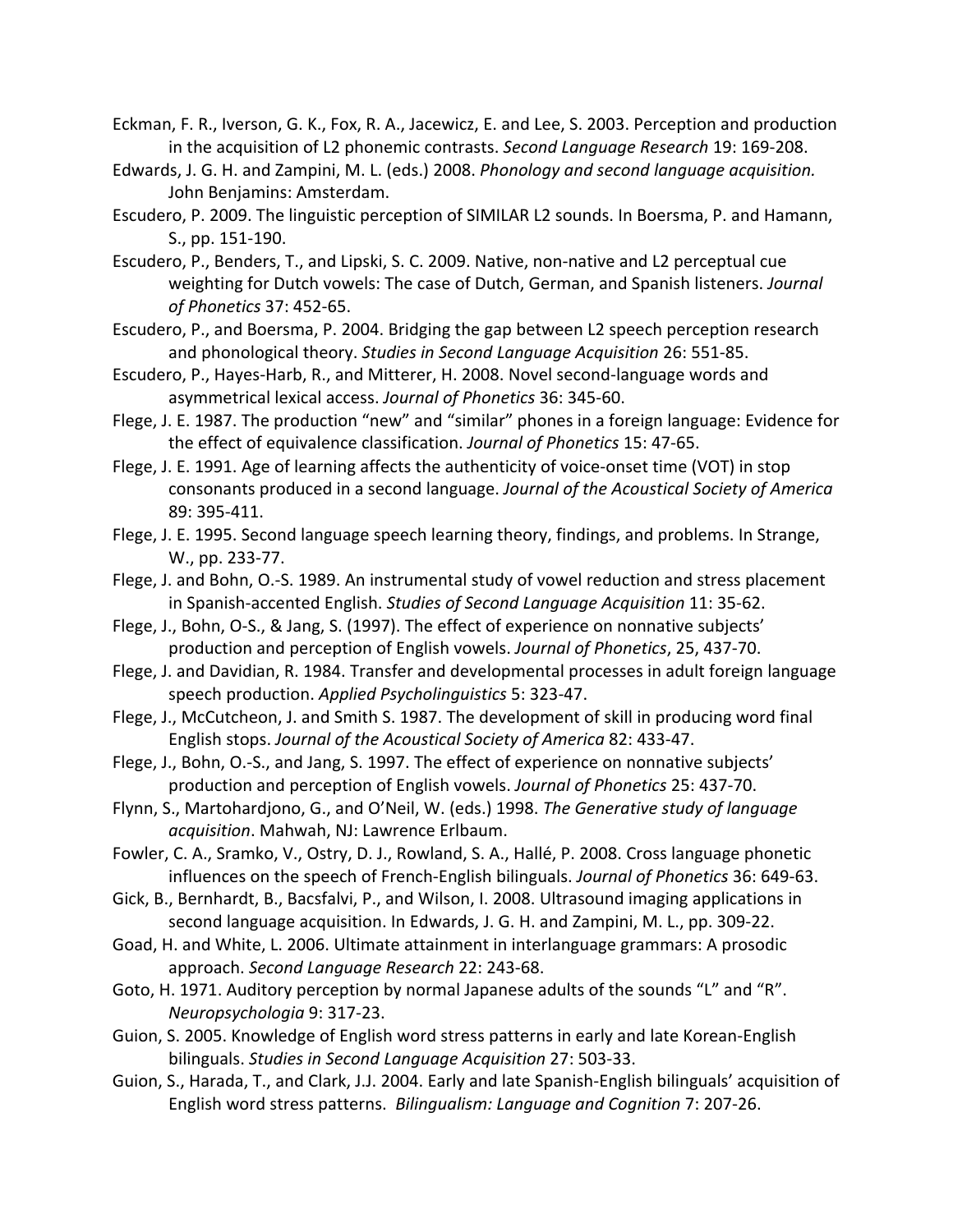- Guion, S.G., Clark, J.J., Harada, T., and Wayland, R.P. 2003. Factors affecting stress placement for English words include syllable structure, lexical class, and stress patterns of phonologically similar words. Language and Speech 46: 403-27.
- Gussenhoven, C. and Warner, N. (eds.) 2002. *Laboratory Phonology 7*. Berlin; New York: Mouton de Gruyter.
- Hancin-Bhatt, B. 1994. Segmental transfer: A consequence of a dynamic system. *Second Language Research* 10: 241-69.
- Hancin-Bhatt, B. 2000. Optimality in second language phonology: codas in Thai ESL. Second Language Research 16: 201-32.
- Hancin-Bhatt, B. 2008. Second language phonology in Optimality Theory. In Edwards, J. G. H. and Zampini, M. L., pp. 117-51.
- Hannahs, S. J. and Young-Scholten, M. (eds.) 1997. *Focus on phonological acquisition.* Amsterdam/Philadelphia: John Benjamins.
- Hayes, B. 1995. Metrical stress theory: Principles and case studies. Chicago: The University of Chicago Press.
- Hayes, B., Steriade, D., and Kirchner, R. (eds.) 2004. *Phonetically based phonology.* Cambridge: Cambridge University Press.
- Hayes, B. and Wilson, C. 2008. A maximum entropy model of phonotactics and phonotactic learning. *Linguistic Inquiry* 39: 379-440.
- Hayes-Harb, Rachel. 2007. Lexical and statistical evidence in the acquisition of second language phonemes. Second Language Research 23: 65-94.
- Hayes-Harb, R. and Masuda, K. 2008. Development of the ability to lexically encode novel second language phonemic contrasts. Second Language Research 24: 5-33.
- Hazan, V. and Boulakia, G. 1993. Perception and production of a voicing contrast by French-English bilinguals. *Language and Speech* 36: 17-38.
- Hyman, L. M. 2006. Word-prosodic typology. *Phonology* 23: 225-57.
- Ingram, J. C. and Park, S. G. 1998. Language, context, and speaker effects in the identification and discrimination of English /r/ and /l/ by Japanese and Korean listeners. *Journal of the* Acoustical Society of America 103: 1161-74.
- Ioup. G. and Tansomboom, A. 1987. The acquisition of tone: A maturational perspective. In Ioup, G. and Weinberger, S., pp. 333-49.
- Ioup, G. and Weinberger, S. (eds.) 1987. *Interlanguage Phonology*. Cambridge, MA: Newbury House.
- Ioup, G. 2008. Exploring the role of age in the acquisition of a second language phonology. In Edwards, J. G. H. and Zampini, M. L., pp. 41-62.
- Iverson, P., Kuhl, P.K., Akahane-Yamada, R., Diesch, E., Tohkura, Y., Kettermann, A., and Siebert, C. 2003. A perceptual interference account of acquisition difficulties for non-native phonemes. *Cognition* 87: B47-57.
- James, A. 1987a. The acquisition of phonological representation: a modular approach. In James, A. and Leather, J., pp. 225-49.
- James, A. 1987b. Prosodic structure in phonological acquisition. *Second Language Research* 3: 118-40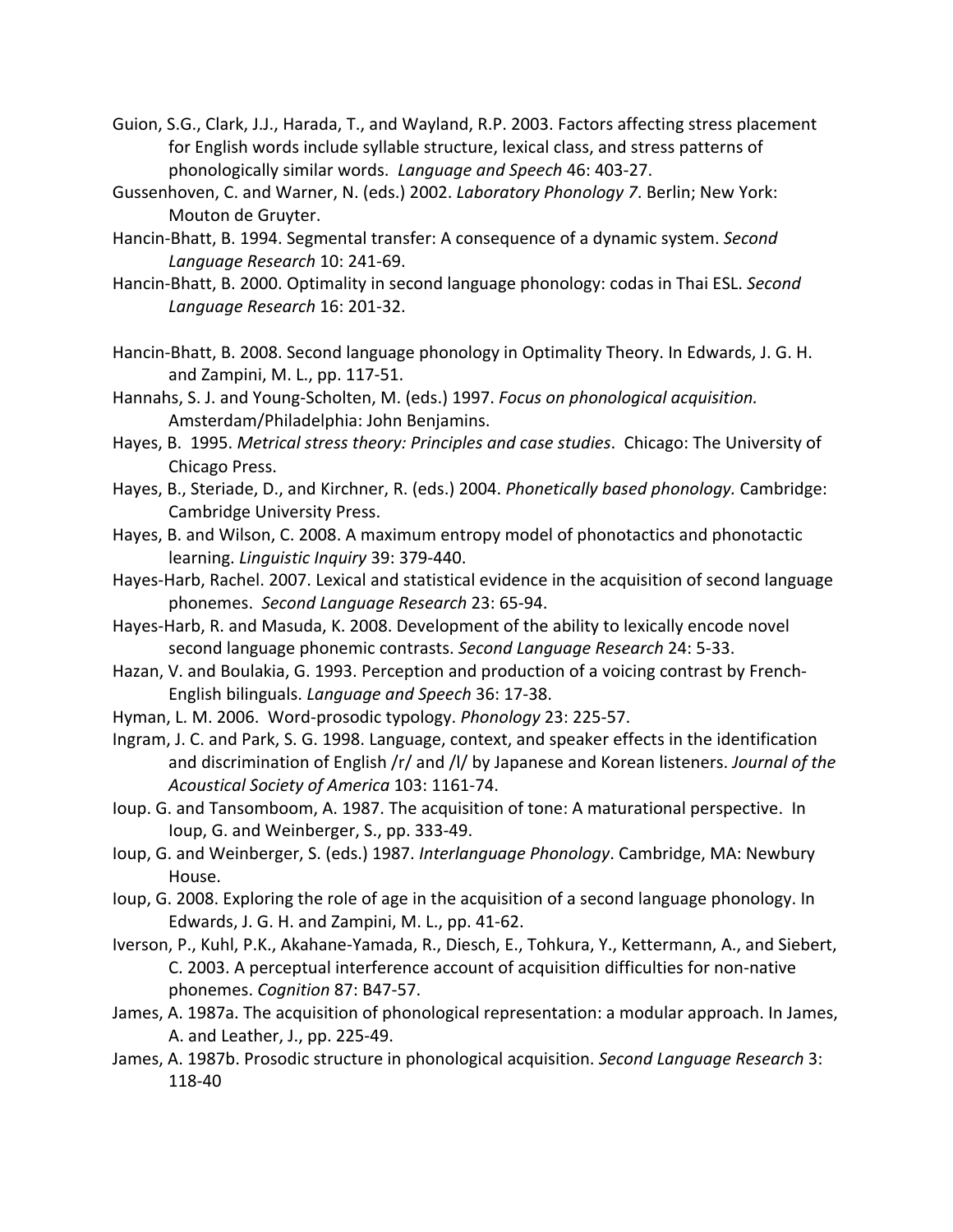- James, A. and Leather, J. (eds.) 1987. Sound patterns in second language acquisition. Dordrecht: Foris Publications.
- James, A. and Leather, J. (eds.) 1996. Second-language speech: Structure and process. Berlin: Mouton de Gruyter.
- Jun, S.-A. and Fougeron, C. 2002. Realizations of accentual phrase in French intonation. Probus 14: 147-72.
- Jusczyk, P. 1997. The discovery of spoken language. Cambridge, MA: MIT Press.
- Kabak, B. and Idsardi, W. 2007. Perceptual distortions in the adaptation of English consonant clusters: Syllable structure or consonantal contact constraints? Language and Speech  $50:23-52.$
- Kager, R. 1999. Optimality Theory. Cambridge: Cambridge University Press.
- Kager, R., van der Feest, S., Fikkert, P., Kerkhoff, A., and Zamuner, T. 2007. Representations of [voice]: evidence from acquisition. In van der Torre, E. J. and van de Weijer, J., pp. 41-80.
- Kang, K.-H. and Guion, S. G. 2006. Phonological systems in bilinguals: Age of learning effects on the stop consonant systems of Korean-English bilinguals. Journal of the Acoustical Society of America 119: 1672-83.
- Kang, Y. 2003. Perceptual similarity in loanword adaptation: English postvocalic word-final stops in Korean. Phonology 20: 219-73.
- Kang, Y. 2008. Interlanguage segmental mapping as evidence for the nature of lexical representation. Language and Linguistics Compass 2: 103-18.
- Kang, Y. 2010. Tutorial overview: suprasegmental adaptation in loanwords. Lingua???: 2295-310.
- Kijak, A. 2009. How stressful is L2 stress? A cross-linguistic study of L2 perception and production of metrical systems. Utrecht: LOT (Netherlands Graduate School of Linguistics).
- Kondaurova, M. V. and Francis, A. L. 2008. The relationship between native allophonic experience with vowel duration and perception of the English tense/lax vowel contrast by Spanish and Russian listeners. Journal of the Acoustical Society of America 124: 3959-71.
- Kuhl, P. K. and Iverson, P. 1995. Linguistic experience and the "perceptual magnet effect". In Strange, W., pp. 121-54.
- Ladd, R. 2008. Intonational phonology, second edition. Cambridge Studies in Linguistics 119. Cambridge: Cambridge University Press.
- Lado, R. 1957. Linguistics across cultures. Ann Arbor: University of Michigan Press.
- Larson-Hall, J. 2004. Predicting perceptual success with segments: A test of Japanese speakers of Russian. Second Language Research 20: 33-76.
- Lee, Y.-S, Vakoch, D.A., and Wurm, L. H. 1996. Tone perception in Cantonese and Mandarin: A cross-linguistic comparison. Journal of Psycholinguistic Research 25: 527-42.
- Levy, E. S. and Strange, W. 2008. Perception of French vowels by American English adults with and without French language experience. Journal of Phonetics 36: 141-57.
- Logan, J. S., Lively, S. E., and Pisoni, D. B. 1991. Training Japanese listeners to identify English /r/ and /I/: A first report. Journal of the Acoustical Society of America 89: 874-86.
- Major, R. C. 2008. Transfer in second language phonology: A review. In Edwards, J. G. H. and Zampini, M. L., pp. 63-94.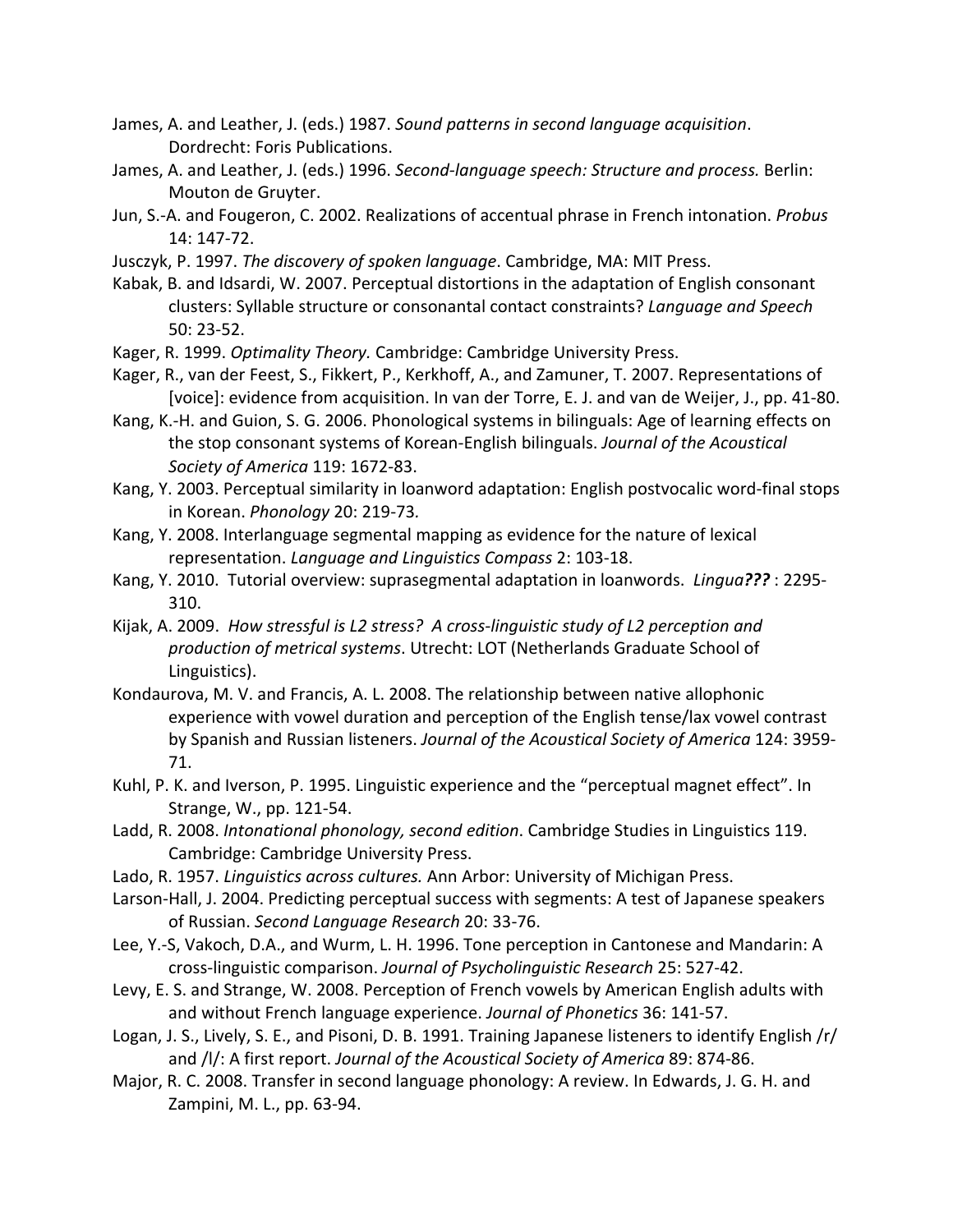- Major, R. C., and Kim, E. 1996. The Similarity Differential Rate Hypothesis. Language Learning 46: 465-96.
- Matthews, J. and Brown, C. 2004. When intake exceeds input: Language specific perceptual illusions induced by NL prosodic constraints. International Journal of Bilingualism 8: 5-27.
- McAllister, R., Flege, J. E., and Piske, T. 2002. The influence of NL on the acquisition of Swedish quantity by native speakers of Spanish, English and Estonian. Journal of Phonetics 30: 229-58.
- Mennen, I. 2004. Bi-directional interference in the intonation of Dutch speakers of Greek. Journal of Phonetics 32: 543-63.
- Mennen, I., Scobbie, J. M., de Leeuw, E., Schaeffler, S., and Schaeffler, F. 2010. Measuring language-specific phonetic settings. Second Language Research26: 13-41.
- Morrison, G. S. 2009. NL-Spanish speakers' acquisition of the English /i/-/i/ contrast II: Perception of vowel inherent spectral change. Language and Speech 52: 437-62.
- Nguyen, T., Ingram, C., and Pensalfini, J. 2008. Prosodic transfer in Vietnamese acquisition of English contrastive stress patterns. Journal of Phonetics 36: 158-90.
- Oh, E. 2008. Coarticulation in non-native speakers of English and French: An acoustic study. Journal of Phonetics 36: 361-84.
- Paradis, C. and Prunet, J.-F. (eds.) 1991. The special status of coronals: Internal and external evidence. (Phonetics and Phonology 2). San Diego: Academic Press.
- Pater, J. 1997. Metrical parameter missetting in second language acquisition. In Hannahs, S. J. and Young-Scholten, M., pp. 235-61.
- Pater, J. 2003. The perceptual acquisition of Thai phonology by English speakers: Task and stimulus effects. Second Language Research 19: 209-23.
- Peng, L. and Ann, J. 2001. Stress and duration in three varieties of English. World Englishes 20:  $1-27.$
- Peperkamp, S. 2004. Lexical exception in stress systems: Arguments from early language acquisition and adult speech perception. Language 80: 98-126.
- Peperkamp, S. and Dupoux, E. 2002. A typological study of stress 'deafness'. In Gussenhoven, C. and Warner, N., pp. 203-40.
- Peperkamp, S., Dupoux, E., and Sebastián-Gallés, N. 1999. Perception of stress by French, Spanish, and bilingual subjects. Proceedings of EuroSpeech '99 6: 2683-6.
- Peperkamp, S, Inga Vendelin, I., and Dupoux, E. 2010. Perception of predictable stress: A crosslinguistic investigation. Journal of Phonetics 38, 422-30.
- Piske, T., MacKay, I. R. A., and Flege, J. E. 2001. Factors affecting degree of foreign accent in an L2: a review. Journal of Phonetics 29: 191-215.
- Prince, A. and Smolensky, P. 2004. Optimality Theory: Constraint interaction in Generative Grammar. Malden, MA/Oxford: Blackwell Publishing.
- Ramus, F., Nespor, M., and Mehler, J. 1999. Correlates of linguistic rhythm in the speech signal. Cognition 73: 265-92.
- Rice, K. 2007. Markedness in phonology. In deLacy, P., pp. 79-97.
- Rochet, B. L. 1995. Perception and production of second-language speech sounds by adults. In Strange, W., pp. 379-410.
- Sancier, M. L. and Fowler, C. A. 1997. Gestural drift in a bilingual speaker of Brazilian Portuguese and English. Journal of Phonetics 25: 421-36.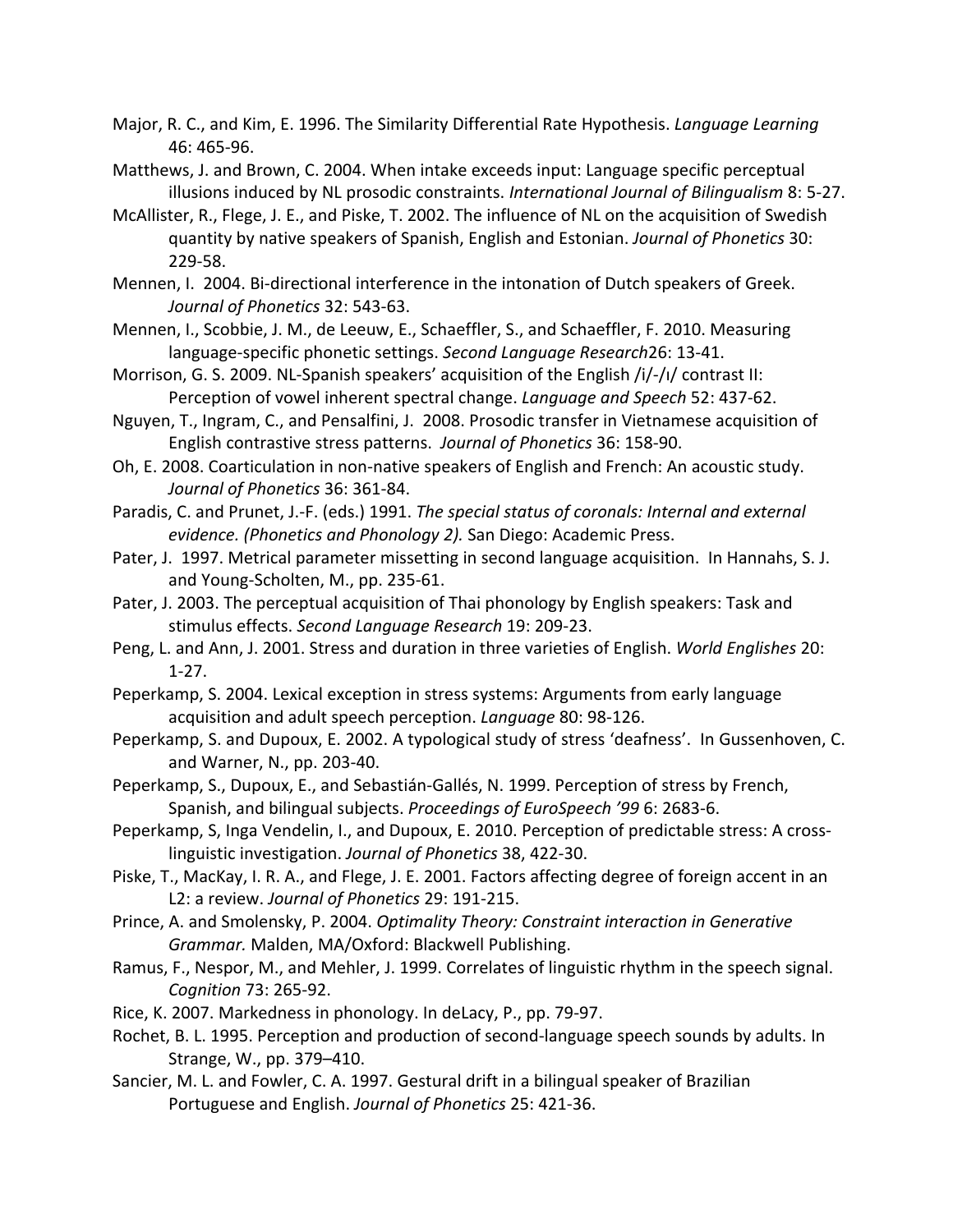- Schmid, M. S. and Dusseldorp, E. 2010. Innovative and quantitative methods for bilingualism research. Second Language Research 26: 5-11.
- Sheldon, A. and Strange, W. 1982. The acquisition of  $/r/$  and  $/l/$  by Japanese learners of English: Evidence that speech production can precede speech perception. *Applied Psycholinguistics+*3: 243–61.
- Simon, E. 2009. Acquiring a new second language contrast: an analysis of the English laryngeal system of native speakers of Dutch. Second Language Research 25: 377-408.
- Simon, E. 2010. Phonological transfer of voicing and devoicing rules: evidence from NL Dutch and L2 English conversational speech. *Language Sciences* 32: 63-86.
- Smith, B. L., Hayes-Harb, R., Bruss, M., and Harker A. 2009. Production and perception of voicing and devoicing in similar German and English word pairs by native speakers of German. Journal of Phonetics 37: 257-75.
- Smolensky, P. 1996. On the comprehension/production dilemma in child language. *Linguistic Inquiry* 27:\$720–31.
- So, C. and Best, C. 2010. Cross-language perception of Non-native tonal contrasts: effects of native phonological and phonetic influence. *Language and Speech* 53: 273-93.
- Stevens, K. N., Libermann, A. M., Studdert-Kennedy, M., and Öhman, S. E. G. 1969. Crosslanguage study of vowel perception. *Language and Speech* 12: 1-23.
- Strange, W. 1992. Learning non-native phoneme contrasts: Interactions among subject, stimulus, and task variables. In Tohkura, Y., Sagisaka, Y., and Vatikiotis-Bateson, E., pp. 197\219.
- Strange, W. (ed.) 1995. Speech perception and linguistic experience: Issues in cross-language speech research. Timonium, MD: York Press.
- Strange, W., Akahane-Yamada, R., Kubo, R., Trent, S. A, Nishi, K., and Jenkins, J. J. 1998. Perceptual assimilation of American English vowels by Japanese listeners. *Journal of Phonetics* 26: 311-44.
- Strange, W. and Shafer, V. L. 2008. Speech perception in second language learners: the reeducation of selective perception. In Edwards, J. G. H. and Zampini, M. L., pp. 153-91.
- Takagi, N. 2002. The limits of training Japanese listeners to identify English /r/ and /l/: Eight case studies. Journal of the Acoustical Society of America 111: 2887-96.
- Tohkura, Y., Sagisaka, Y., and Vatikiotis-Bateson, E. (eds.) 1992. Speech perception, production *and linguistic structure.* Tokyo, Japan: OHM.
- Trofimovich, P., Gatbonton, E., and Segalowitz, N. 2007. A dynamic look at L2 phonological learning: Seeking processing explanations for implicational phenomena. Studies in *Second+Language+Acquisition* 29: 407\48.
- van der Pas, B. and Zonneveld, W. 2004. L2 parameter setting for metrical systems. The *Linguistic+Review+*21:\$125\70.
- van der Torre, E. J. and van de Weijer, J. (eds.) 2007. *Voicing in Dutch.* Amsterdam: John Benjamins.
- Wang, Y., Jongman, A., and Sereno, J. 2006. Second language acquisition and processing of Mandarin tone. In Bates, E., Tan, L., and Tzeng, O., pp. 250-7.
- Wayland, R., Guion, S., Landfair, D., and Li, B. 2006. Native Thai speakers' acquisition of English word stress patterns. Psycholinguistic Research 35: 285-304.